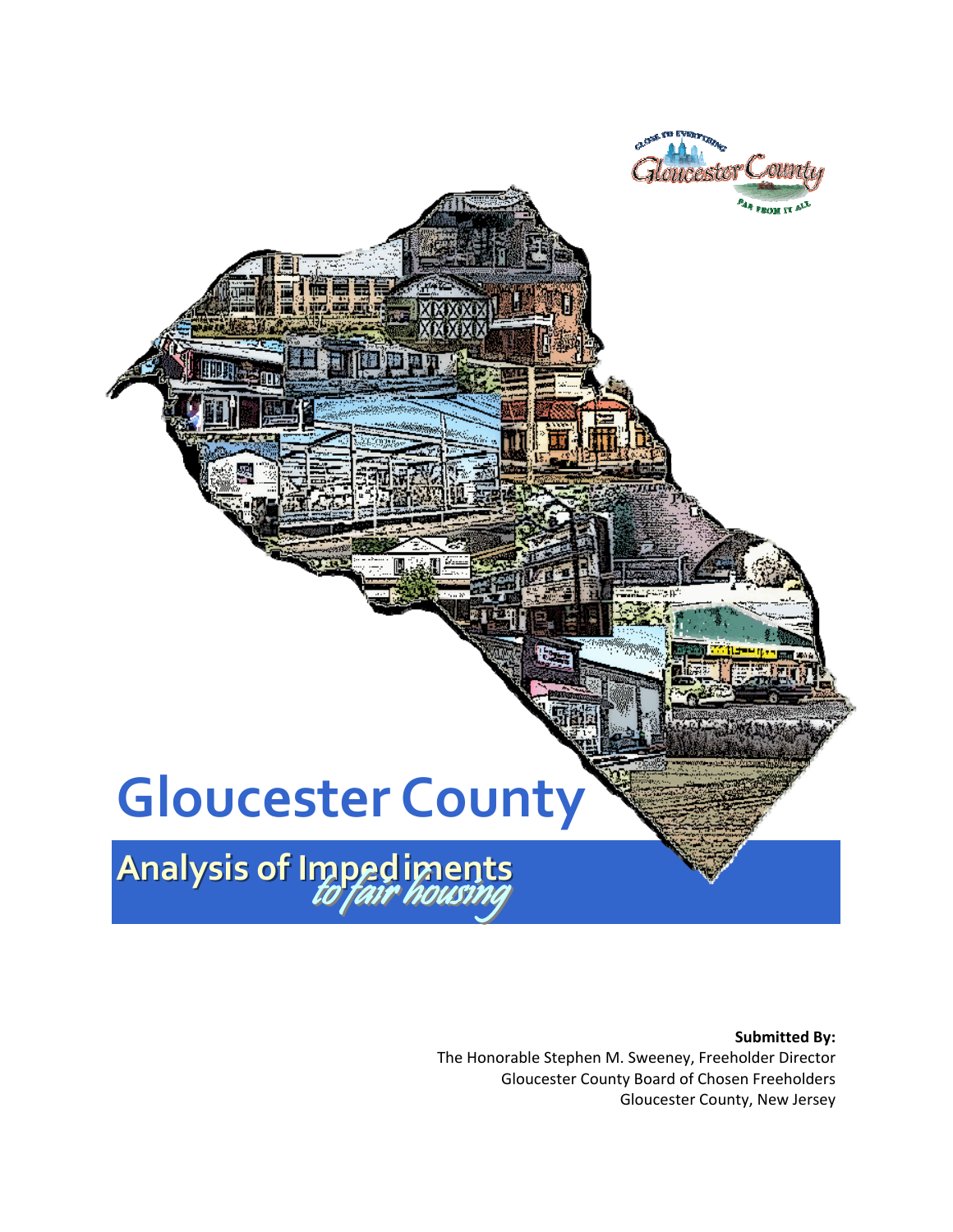#### **GLOUCESTER COUNTY, NEW JERSEY ANALYSIS OF IMPEDIMENTS TO FAIR HOUSING**

#### **TABLE OF CONTENTS**

| I.           |  |
|--------------|--|
| А.           |  |
| В.           |  |
| $\mathbf{C}$ |  |
| D.           |  |
| F.           |  |
|              |  |
|              |  |
|              |  |
|              |  |
|              |  |
|              |  |
| П.           |  |
| А.           |  |
| В.           |  |
| C.           |  |
| D.           |  |
| Ш.           |  |
| А.           |  |
| <b>B.</b>    |  |
| IV.          |  |
| А.           |  |
|              |  |
|              |  |
|              |  |
| В.           |  |
|              |  |
|              |  |
| $\mathbf{C}$ |  |
|              |  |
|              |  |
|              |  |
| D.           |  |
| v.           |  |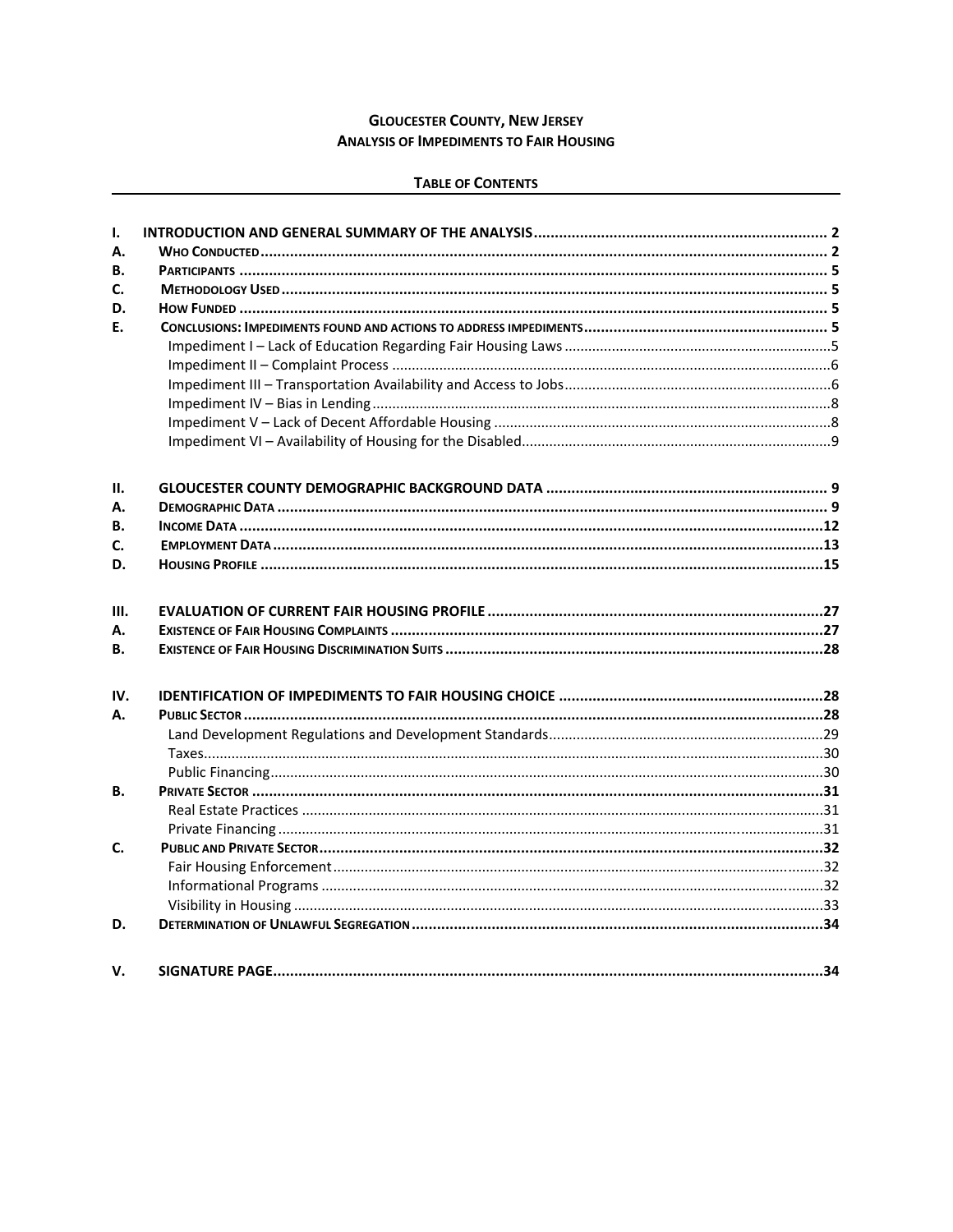#### <span id="page-2-0"></span>**I. INTRODUCTION AND GENERAL SUMMARY OF THE ANALYSIS**

#### <span id="page-2-1"></span>**A. WHO CONDUCTED**

This *Analysis of Impediments to Fair Housing (AI)* document is a revision to the original document prepared by the Department of Economic Development, Division of Housing and Community Development of the County of Gloucester and is designed to update Census and local data and to revisit issues previously identified as Impediments.

The Housing and Community Development Act of 1974 and the National Affordable Housing Act, as amended, govern the administration of Community Development Block Grant and HOME funding and require participating jurisdictions to certify that they will affirmatively further fair housing. This means that the jurisdiction will conduct an analysis of impediments to fair housing choice; take appropriate actions to overcome the effects of impediments identified through that analysis; and maintain records reflecting the analysis and actions.

The County of Gloucester will receive an estimated \$1,533,157.00 in CDBG funds and \$790,198.00 in HOME funds in federal fiscal year 2010. The County also administers Washington Township's CDBG funds – approximately \$199,752.00 for fiscal year 2010.

The Department of Housing and Urban Development requires that an AI include:

- An analysis of demographic, income, housing and employment data
- An evaluation of the fair housing complaints filed in the jurisdiction
- A discussion of impediments: if any, in 1) the sale or rental of housing; 2) provision of brokerage services; 3) financing, 4) public policies; and 5) administrative policies for housing and community development activities that affect housing choice for minorities
- An assessment of current fair housing resources
- Conclusions and recommendations

The AI utilizes publicly available data from a number of sources, including:

- Census and other demographic data
- Consolidated Plan and associated planning documents
- Fair housing complaint data will be maintained by the County's newly appointed Fair Housing Officer, in conjunction with New Jersey Department of Law and Public Safety's [Division](http://www.state.nj.us/lps/dcr/index.html) on Civil [Rights](http://www.state.nj.us/lps/dcr/index.html) and local Fair Housing Agencies (described herein)
- Fair housing testing complaint and education/outreach data maintained by the County's Fair Housing Officer, in conjunction with local Fair Housing Agencies
- Internet resources on fair housing

In addition to the identification of impediments, jurisdictions are required to develop methods to address the issues that limit the ability of residents to rent or own housing, regardless of their inclusion in a protected class.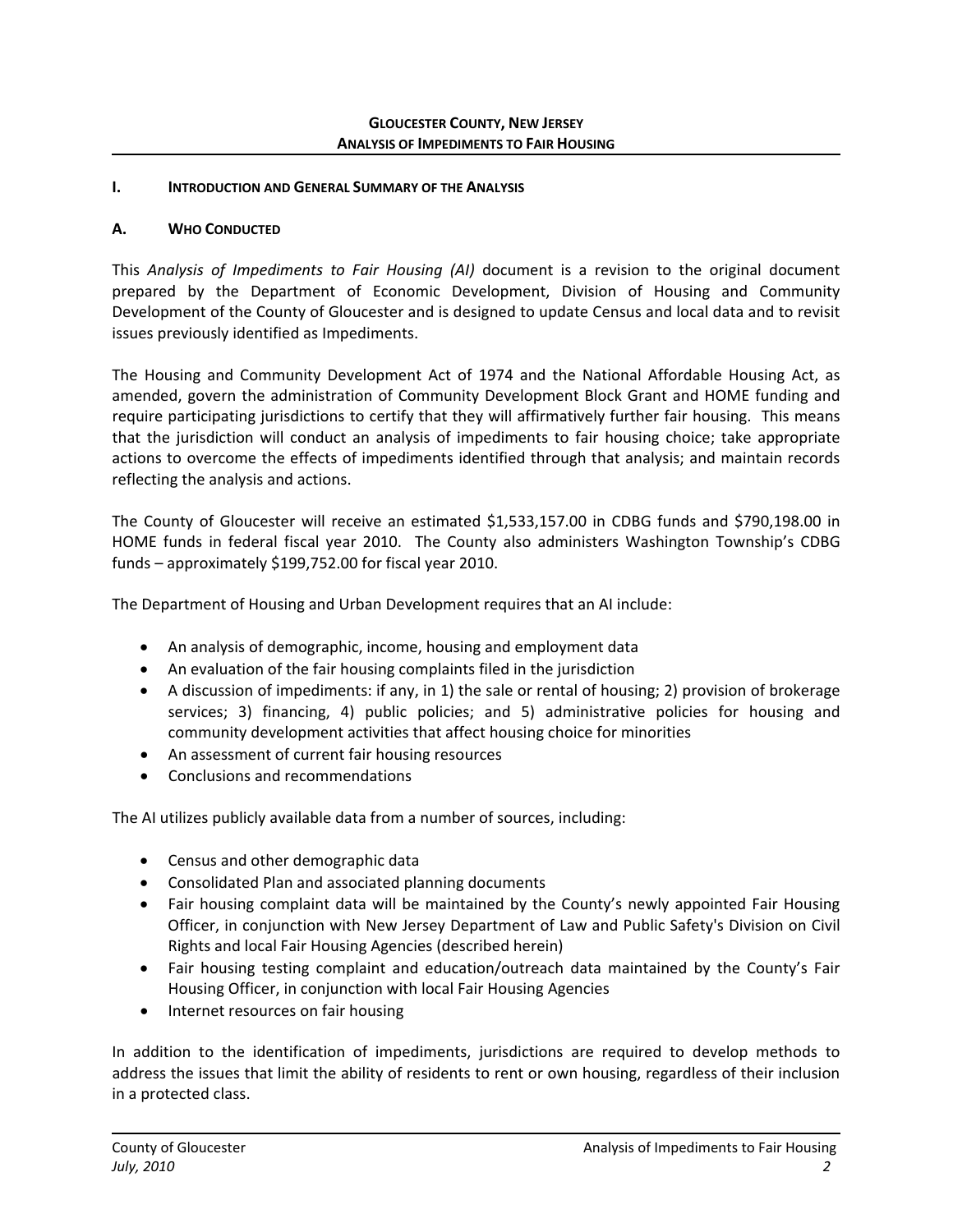Fair housing choice is defined as the "ability of persons, regardless of race, color, religion, sex, national origin, familial status, or handicap, of similar income levels to have available to them the same housing choices." The Fair Housing Analysis encompasses the following six areas:

- 1. The sale or rental of dwellings (public or private);
- 2. The provision of housing brokerage services;
- 3. The provision of financing assistance for dwellings;
- 4. Public policies and actions affecting the approval of sites and other building requirements used in the approval process for the construction of publicly assisted housing;
- 5. The administrative policies concerning community development and housing activities, which affect opportunities for minority households to select housing inside or outside areas of minority concentration; and
- 6. Where there is a determination of unlawful segregation or other housing discrimination by a court or a finding of noncompliance by the U.S. Department of Housing and Urban Development (HUD) regarding assisted housing in a recipient's jurisdiction, an analysis of the actions which could be taken by the recipient to remedy the discriminatory condition, including actions involving the expenditure of funds made available under 24 CFR Part 570.

As an entitlement community, Gloucester County is charged with the responsibility of conducting its Community Development Block Grant (CDBG) Program, HOME Program, as well as other federal programs, in compliance with the Fair Housing Act. The responsibility is extended to non‐profit organizations that receive financial assistance from the Gloucester County CDBG Program.

The purpose of this *Analysis of Impediments to Fair Housing* for the County of Gloucester is to evaluate the housing characteristics, to identify blatant or defacto impediments to fair housing choice, and to arrive at a strategy for expansion of fair housing opportunities throughout the County.

With the acceptance of the *Analysis of Impediments to Fair Housing,* the community will have a baseline for progress against which implementation efforts will be judged.

The legislative basis for HUD's review of fair housing practices in communities receiving federal funds is the Civil Rights Act of 1968. On the 20th anniversary of the passage of the legislation, an amendment to Title VIII of the Civil Rights Act was passed. The amendment, which is known as the Fair Housing Act of 1988, expanded the scope of coverage of the law to include, as protected classes, families with children and handicapped persons. Further, enforcement powers for HUD including a monetary penalty for discrimination were added.

New Jersey Fair Housing and Discrimination Information is administered by the New Jersey Department of Community Affairs within the Division of Housing & Community Resources. It provides that the Fair Housing Act prohibits discrimination in housing because of:

- race or color
- national origin
- religion
- sex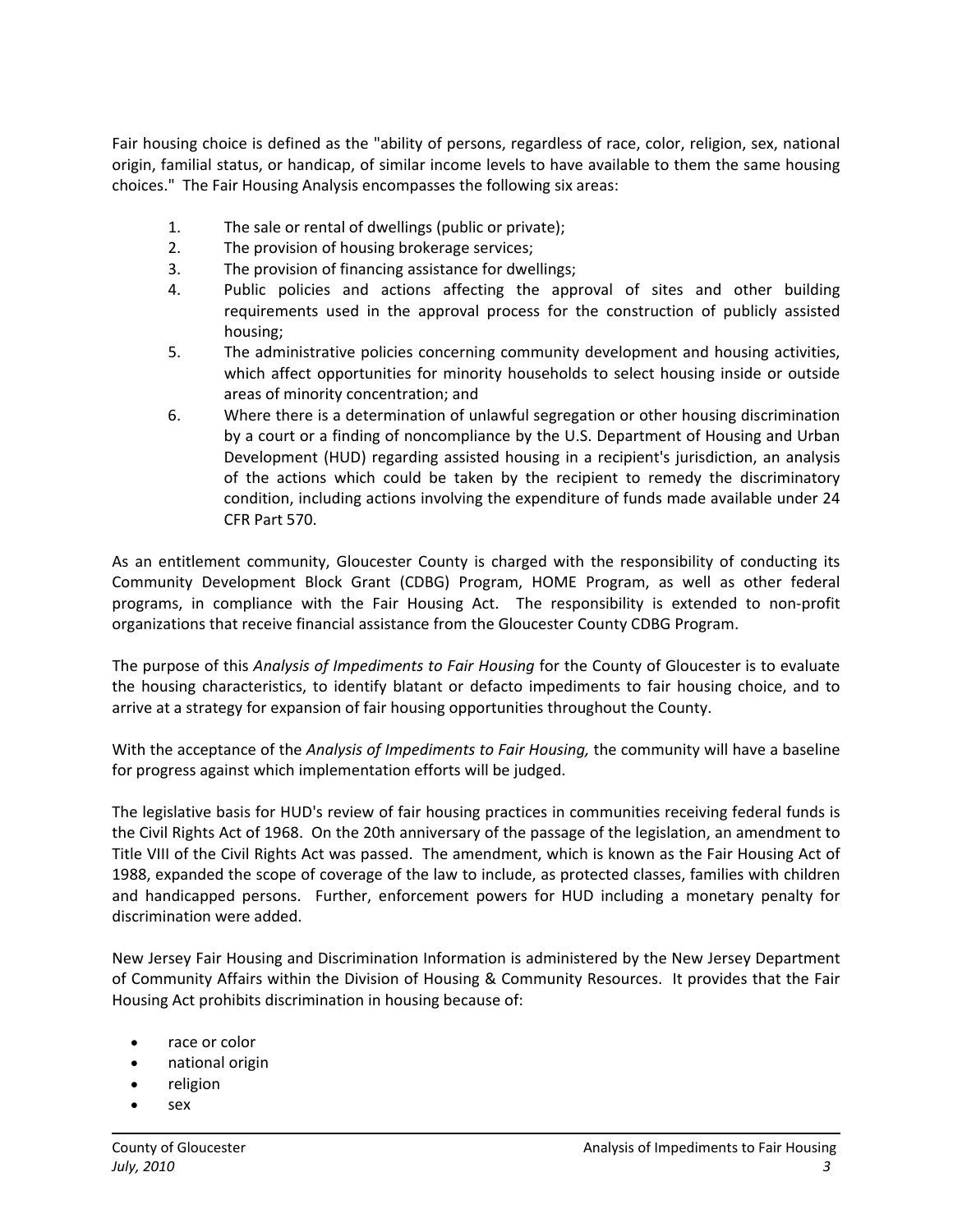- familial status (including children under the age of 18 living with parents or legal custodians; pregnant women and people securing custody of children under 18)
- handicap (disability)

The Fair Housing Act covers most housing. In some circumstances, the Act exempts owner‐occupied buildings with no more than four units, single‐family housing sold or rented without the use of a broker and housing operated by organizations or private clubs that limit occupancy to members.

Based on the Fair Housing Act, as amended, there are seven technical requirements in the Accessibility Guidelines for covered buildings that optimize public health and safety standards to further fair housing practices.

The Fair Housing Act further:

- Prohibits housing discrimination on the basis of race, color, religion, sex, national origin, familial status, or disability.
- Sets certain requirements for accessible design in new construction.
- Covers residential multi‐family dwellings for first occupancy after March 13, 1991 (covered multi-family dwellings are all types of buildings with four or more units).
- Includes condos, single‐story townhouses, garden apartments, vacation timeshares, dormitories, homeless shelters.
- Requires covered buildings with an elevator to make all units in buildings accessible.
- Requires covered buildings without an elevator to make all ground‐floor units (including ground‐ floors at different levels in the same building) accessible.

The Fair Housing Act prohibits landlords from taking any of the following actions based on race, religion or any other protected category:

- Advertising or making any statement that indicates a preference based on a group characteristic, such as skin color.
- Falsely denying that a rental unit is available.
- Setting more restrictive standards, such as higher income, for certain tenants.
- Refusing to rent to members of certain groups.
- Refusing to accommodate the needs of disabled tenants, such as allowing a guide dog.
- Setting different terms for some tenants, such as adopting an inconsistent policy of responding to late rent payments, or terminating a tenancy for a discriminatory reason.

In addition to the Fair Housing Act, the New Jersey Law Against Discrimination (LAD) makes it unlawful to subject people to differential treatment based on race, creed, color, national origin, nationality, ancestry, age, sex, (including pregnancy), familial status, marital status, affectional or sexual orientation, atypical hereditary cellular or blood trait, genetic information, liability for military service, and mental or physical disability, including perceived disability and AIDS and HIV status. The LAD prohibits unlawful discrimination in employment, housing, places of public accommodation, credit and business contracts.

On September 5, 2002, former Governor Jim McGreevey signed the Section 8 Anti‐Discrimination bill which increases penalties for landlords who refuse to rent or lease to persons who receive federal rent subsidies or have children under the age of 18 (senior and age-restricted housing excluded). Under this law, a landlord who discriminates can be fined up to \$10,000 for a first offense and up to \$25,000 for a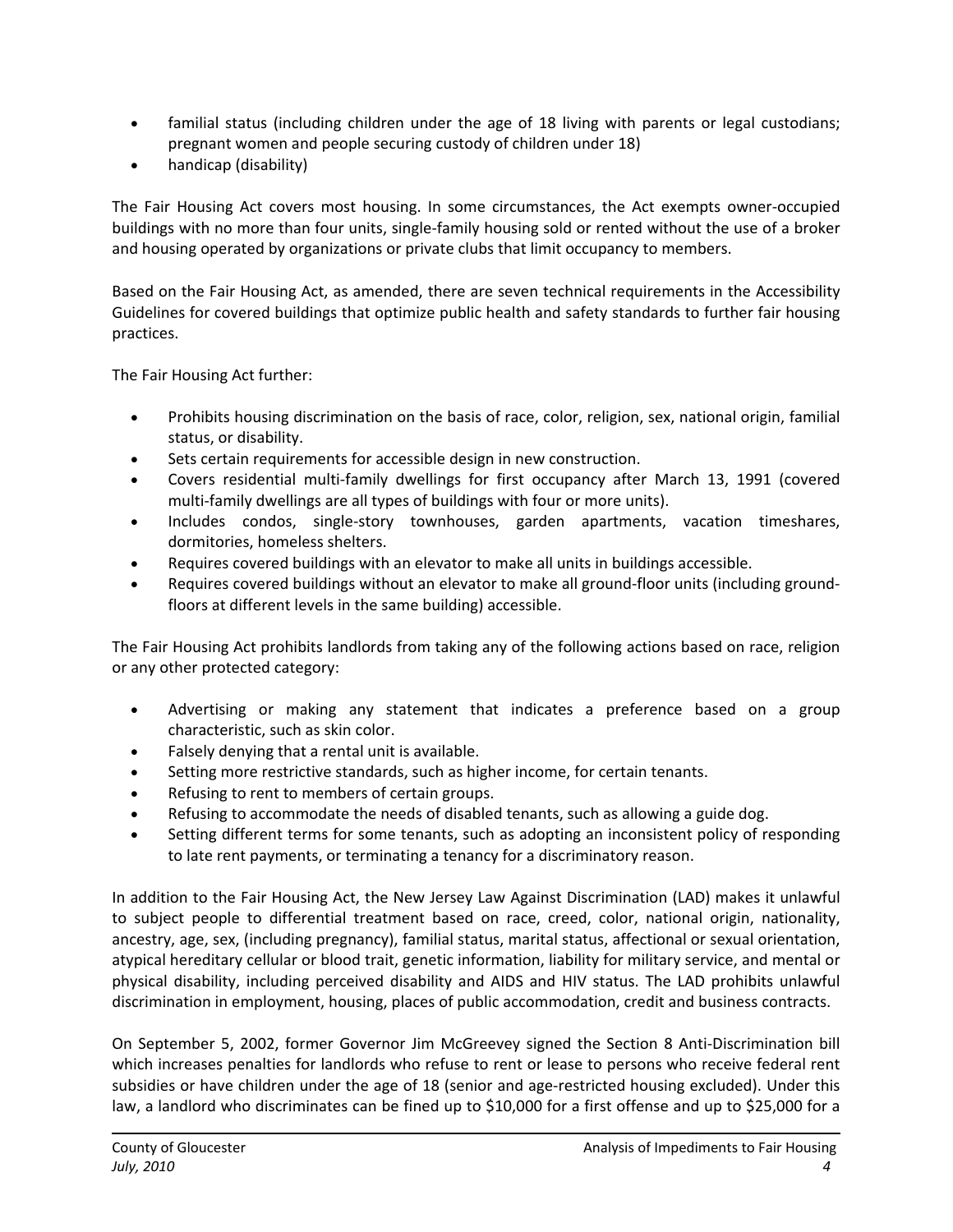second offense. A person bringing action because of discrimination may be awarded a reasonable attorney's fee.

This law amends the existing "Law Against Discrimination" by prohibiting landlords from discriminating against tenants based upon a tenants' source of lawful income, such as Section 8 vouchers, or the age of their children. In addition, it also broadens the powers of housing authorities so that they can bring suit on behalf of a tenant who is discriminated against. The law is supported by a 1999 state Supreme Court ruling that says landlords cannot deny an apartment to tenants based solely on their sources of income.

All housing discrimination complaints are filed locally with the New Jersey Department of Law and Public Safety's [Division](http://www.state.nj.us/lps/dcr/index.html) on Civil Rights, via their State Headquarters or their regional offices.

#### <span id="page-5-0"></span>**B. PARTICIPANTS**

The County of Gloucester is a HUD CDBG entitlement county. The County of Gloucester's Department of Economic Development, within the Division of Housing and Community Development, was responsible for preparation of the *Analysis of Impediments to Fair Housing* under the direction of the Gloucester County Board of Chosen Freeholders.

#### <span id="page-5-1"></span>**C. METHODOLOGY USED**

The preparation of the *Analysis of Impediments to Fair Housing* included a comprehensive review of the most recently available demographic data regarding population, housing, income, and employment. Additionally, the County reviewed and analyzed public polices affecting the siting of housing. The community also examined administrative policies concerning housing and community development, the financing and housing brokerage services and their administration in the community. Using the listed information, Gloucester County was able to prepare actions to be completed that affirmatively further the provision of fair housing in the jurisdiction. This revised *Analysis of Impediments to Fair Housing* was undertaken, at the County's direction, by Triad Associates, Inc., a community planning and development consulting firm.

#### <span id="page-5-2"></span>**D. HOW FUNDED**

The County of Gloucester funded the *Analysis of Impediments to Fair Housing* and the revisions to the document in 2010 with funds from its CDBG entitlement.

#### <span id="page-5-3"></span>**E. CONCLUSIONS: IMPEDIMENTS FOUND AND ACTIONS TO ADDRESS IMPEDIMENTS**

## **Impediment I – Lack of Education Regarding Fair Housing Laws**

<span id="page-5-4"></span>As in many municipalities, there is an increased need for education, outreach, and referral regarding the Fair Housing Act and the New Jersey Law Against Discrimination (LAD). The LAD prohibits discrimination when selling or renting property. The law covers owners, agents, employees and brokers and makes it unlawful to refuse to rent, show or sell property based on a person's race, creed, color, national origin, nationality, ancestry, marital status, domestic partnership status, familial status, affectional or sexual orientation, sex, or mental and physical disability, including AIDS and HIV‐related illness.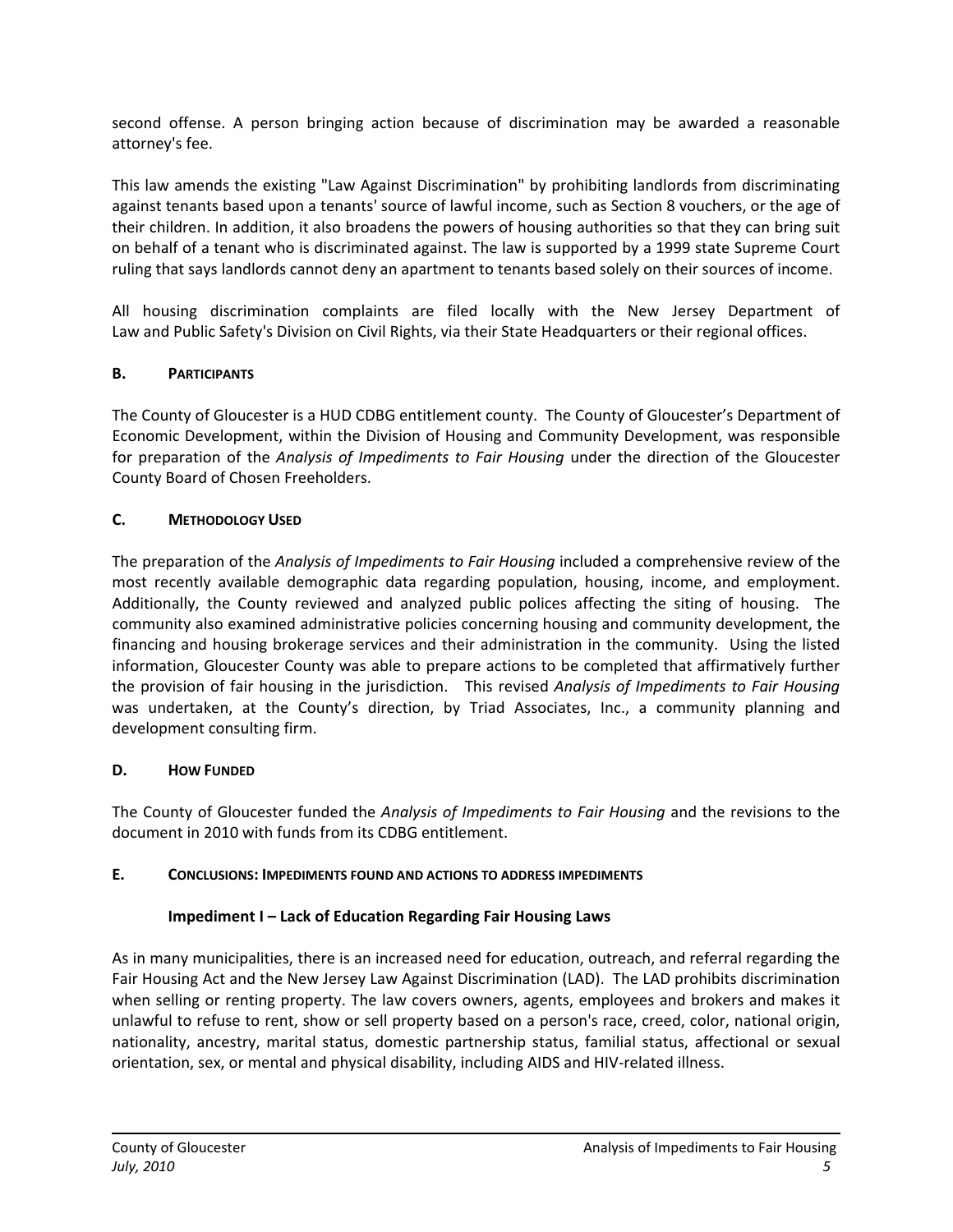#### **Actions to Address Impediment I**

The County will continue to support education of the public with regard to fair housing and to assist the public with connection to agencies that help with fair housing problems. Information provided to the public needs to be presented in an accessible, readable format so that it is easy to understand. The information needs to be updated annually to ensure that it contains the most recent information. The information will be distributed.

The County will assign a Fair Housing Officer within the Community Development Program.

The County will contact the HUD Regional Office of Housing and Equal Employment, the local Urban League and the New Jersey Division of Civil Rights to arrange to work cooperatively in order to disseminate fair housing information, including information about the New Jersey Law Against Discrimination.

The County will work to assist residents with special needs to ensure they have full access to housing and needed services.

#### **Impediment II – Complaint Process**

<span id="page-6-0"></span>Some confusion exists concerning whom to turn to when a violation of fair housing law is alleged to occur, as well as how to access the State's fair housing complaint system. In addition, the process to file a fair housing complaint is viewed as complicated. There is a general fear of retaliation that may prevent complainants from filing a fair housing complaint.

#### **Actions to Address Impediment II**

The County will work to raise the visibility of Fair Housing and the Fair Housing Complaint Process, including increasing landlord and resident awareness and knowledge of Fair Housing. The County will implement a local fair housing counseling program including a referral service to appropriate State and federal enforcement agencies for enforcement of fair housing laws.

The County's Fair Housing Officer will work with the regional fair housing agency and/or the State of New Jersey Regional Fair Housing Office to plan and conduct presentations and distribute information about fair housing, through elementary schools, public libraries, affordable housing providers and community/recreation centers. This includes the State of New Jersey Regional Fair Housing Office located in Atlantic County, New Jersey, as well as the local HUD‐approved Counseling Agencies.

The County will also provide, from the Office of Landlord/Tenant Information, within the New Jersey Department of Community Affairs' Division of Codes and Standards, the *Truth‐in‐Renting* publication that serves as a guide to the rights and responsibilities of residential landlords and tenants in New Jersey.

#### **Impediment III – Transportation Availability and Access to Jobs**

<span id="page-6-1"></span>From an economic development standpoint, Gloucester County is strategically located between Boston and DC, with access to the Walt Whitman and Commodore Barry Bridges, the Philadelphia International Airport, the NJ Turnpike, and Interstate Routes 295 and 95. Approximately one‐third of the County's residents commute to work in Philadelphia or Camden County. The major transportation links bring the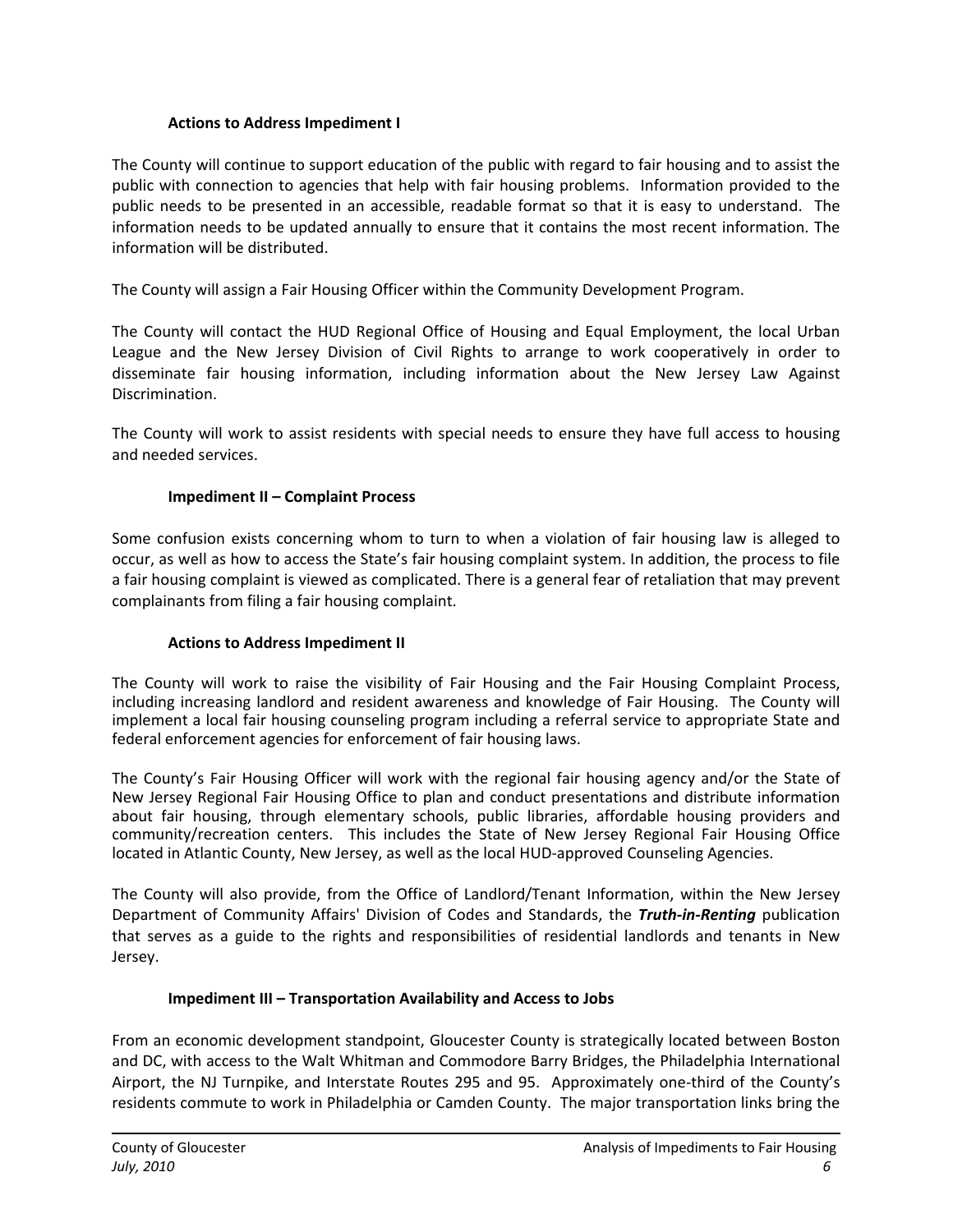millions of people in the Boston‐ New York ‐ Washington Richmond corridor within a four‐hour drive, or half-day delivery, and national and international markets within overnight shipping.

One major reason for the continued growth in the County has been its vehicular transportation spine. The transportation network within the region is largely north‐south with growth coming along and between the County's four major transportation corridors. Interstate Route 295 and the New Jersey Turnpike provide north south‐interstate connections, with State Highways 55, 47 and 49 linking the southern communities through the center of the County. The Atlantic City Expressway brings the shore communities and its employment opportunities within easy driving time for County residents.

Four branches of Conrail provide rail service to the major industrial parks in the County and to areas to the south and east. The Philadelphia International airport and the Atlantic City airport as well as two commercially licensed airports in the County facilitate air transportation.

Commuter rail is also proposed along the PATCO Glassboro‐Camden Line (GCL). The proposed 18‐mile GCL traverses established communities and would provide a new reliable transit system linking activity centers, employment designation and established residential areas.

From 2003 to 2008, the county's civilian labor force expanded by 13,900 or 9.8 percent, over three times faster than the state's rate of growth (+3.0%). An influx of new residents and the growth of job opportunities helped fuel this expansion.

Manufacturing employment in the county increased by 7.4 percent, in contrast to statewide manufacturing jobholding which declined at a rate of 14.2 percent. Gloucester businesses that added workers included producers of food products, machinery, printed items as well as plastics and rubber goods. The county is home to 21 industrial parks covering 6,300 acres.

In the County, educational and health services employment increased by 29.9 percent, a rate more than twice that realized by the state (12.1%). Most of the new jobs were at outpatient centers, hospitals, and facilities that care for the elderly.

From 2002 to 2007, Gloucester County's annual average private sector wage increased by 18.0 percent, slightly less than the state's gain of 19.4 percent. The County's annual average private sector wage in 2007 was 72.1 percent of the state's average (\$53,594). Among the state's 21 counties, Gloucester had the state's sixth lowest average annual private sector wage. This is partly because the County has few office parks or large business headquarters operations which typically have high skills requirements for employees and therefore pay higher wages.

In 2007, the industry sector with the highest annual wage was manufacturing (\$60,114). Manufacturing jobs paid relatively well compared to the average job in Gloucester County because many of these positions are specialized production jobs in oil refineries, and chemical plants which pay higher wages than most plants.

#### **Actions to Address Impediment III**

The County will continue to work with its local paratransit and County agencies to ensure adequate access to local and County-wide employment, as to foster equitable accessibility and mobility throughout the County and region. Aggressive marketing of transit opportunities and connections to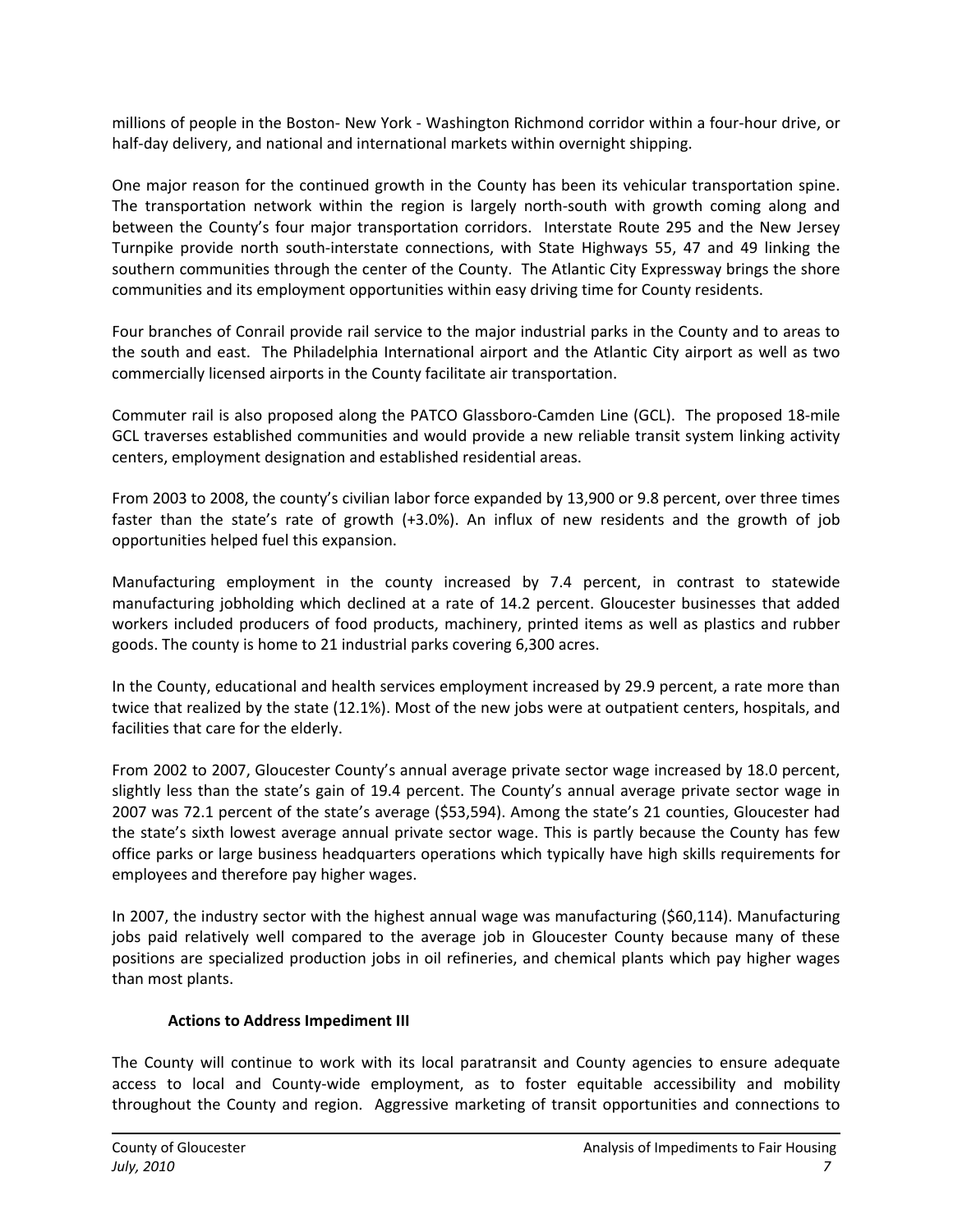centers of activity (employment, cultural, residential, etc.) should also be explored to address these impediments and enhance the quality of life for County residents.

#### **Impediment IV – Bias in Lending**

<span id="page-8-0"></span>The most common cause of denial is lack of credit history or poor credit history. More consumer education on credit and purchasing a home needs to be available.

#### **Action to Address Impediment IV**

Local credit and budget counseling is now available to residents of Gloucester County through the Consumer Credit Counseling Service of the Delaware Valley and Tri‐County Community Action Partnership. The County will work with these two agencies to ensure their services are marketed and accessible to the residents of the County.

#### **Impediment V – Lack of Decent Affordable Housing**

<span id="page-8-1"></span>Approximately 35% of the County's households are at 80% or less of the Area Median Income, suggesting that the County has an inherent need for a significant amount of affordable housing. As the housing stock continues to age, unit rehab and replacement will continue to be in demand.

#### **Action to Address Impediment V**

To the extent that resources are available, the County will continue to maintain existing affordable housing through the residential rehab activities operated by the Division. The County will also continue to support the creation of new affordable units through technical assistance and subsidies to housing developers, both for-profit and non-profit, who are producing affordable housing.

Sources of funding for these activities include CDBG, HOME, municipal Affordable Housing Trust Funds and, potentially, the State's Affordable Housing Trust Fund. The Trust Fund was established according to NJ Council on Affordable Housing (COAH) regulations. Most of COAH's regulations and practices, including those governing Housing Trust Funds, are currently the subject of litigation and Legislative review, so the use of Trust Funds monies is uncertain at this point. However, it is anticipated that the eventual outcome of these revisions will be to allow use of Trust Fund monies for the support of affordable housing throughout the County and the State.

Incentivizing affordable housing production, which has been authorized by the New Jersey Appellate Division, allows municipalities to provide a "compensatory benefit" to provide development incentives "sufficient" to generate a realistic opportunity and compensate for the affordable housing requirement. Basic methods of providing affordable housing include inclusionary zoning or using Payments in Lieu (PIL), as well as other mechanisms identified in the County's COAH Plan. To the extent feasible, the County will consider those projects receiving these municipally‐driven economic incentives in order to create a realistic opportunity for the production of affordable housing, including but not limited to, easing density and density‐related restrictions, easing non‐density‐related restrictions and /or providing direct or indirect fiscal subsidies.

Additionally, the County also works with and supports the Gloucester County Housing Authority, as well as local CHDOs, in its efforts to expand its inventory of affordable units and will continue to do so.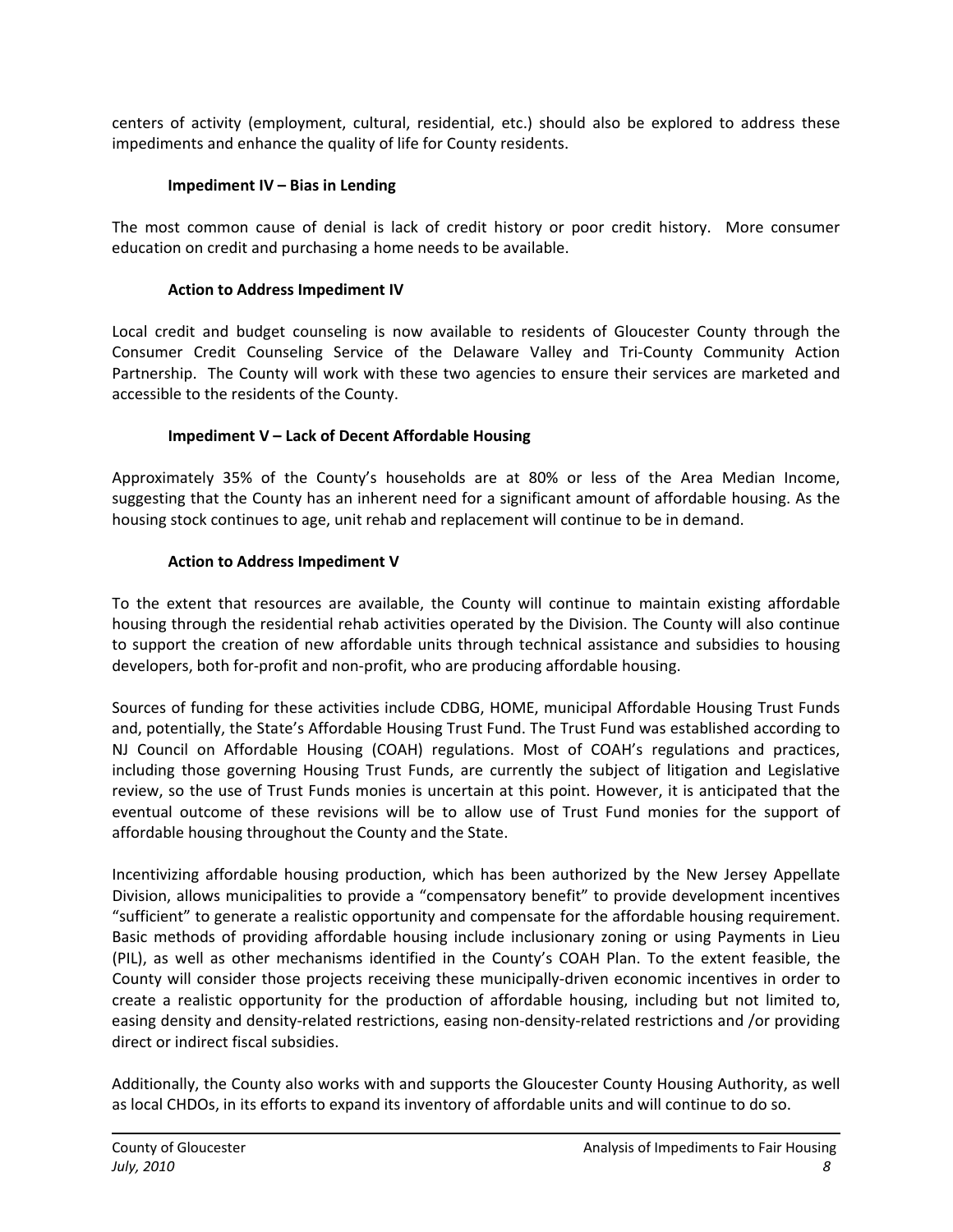#### **Impediment VI – Availability of Housing for the Disabled**

<span id="page-9-0"></span>The 2005‐2007 American Community Survey (U.S. Census) reported 32,834 disabled persons within Gloucester County, representing 12.5 percent of the population, thus making it difficult to produce or retrofit accessible housing supply to meet the County's high demand.

Persons with disabilities face other challenges that may make it more difficult to secure both affordable or market-rate housing, such as lower credit scores, the need for service animals (which must be accommodated as a reasonable accommodation under the Fair Housing Act), the limited number of accessible units, and the reliance on Social Security or welfare benefits as a major income source.

A record 10,552 fair housing discrimination complaints were filed Nation‐wide in fiscal year 2008. The report shows that a large portion of the complaints, 44 percent, were filed by persons with disabilities. Therefore, this impediment becomes even more significant for Gloucester County and its disabled population.

#### **Action to Address Impediment V**

Gloucester County will continue to utilize Federal funding via the Community Development Block Grant (CBDG) and/or HOME programs to ensure that developers and builders conform to the Uniform Federal Accessibility Standards (UFAS) that require that 5% of the units be accessible and 2% be accessible for persons with hearing or visual disabilities. The County will also continue to monitor the use of the Low Income Housing Tax Credit (LIHTC) program to monitor use of project development subsidies for the Special Needs Cycle set‐aside required in NJHMFA's Qualified Allocation Plan and the allocation of LIHTCs to sponsors who provide housing for persons with developmental disabilities for projects which have been recommended by the Division for Development Disabilities (DDD).

While New Jersey's Law Against Discrimination (LAD) provides that a landlord in an existing building is not required to modify the property to provide assistance to a person with a disability, the landlord is prohibited from charging extra fees for any accommodations provided to a person with a disability.

#### <span id="page-9-1"></span>**II. GLOUCESTER COUNTY DEMOGRAPHIC BACKGROUND DATA**

#### <span id="page-9-2"></span>**A. DEMOGRAPHIC DATA**

In this section of the *Analysis of Impediments to Fair Housing*, demographic and socio‐economic characteristics of the County are described to identify conditions and trends within the County. The demographic data will serve as a basis for determining needs and identifying impediments to fair housing choice.

The statistical information in this section of the *Analysis of Impediments to Fair Housing,* unless noted, was derived from census reports published by the U.S. Bureau of the Census and the County's Five Year Consolidated Plan.

Gloucester County is comprised of 24 communities covering 325 square miles in southwestern New Jersey. Approximately twenty percent of the County is developed, and almost forty percent of the area is either vacant, wooded, or in agricultural use according to recent figures from the County's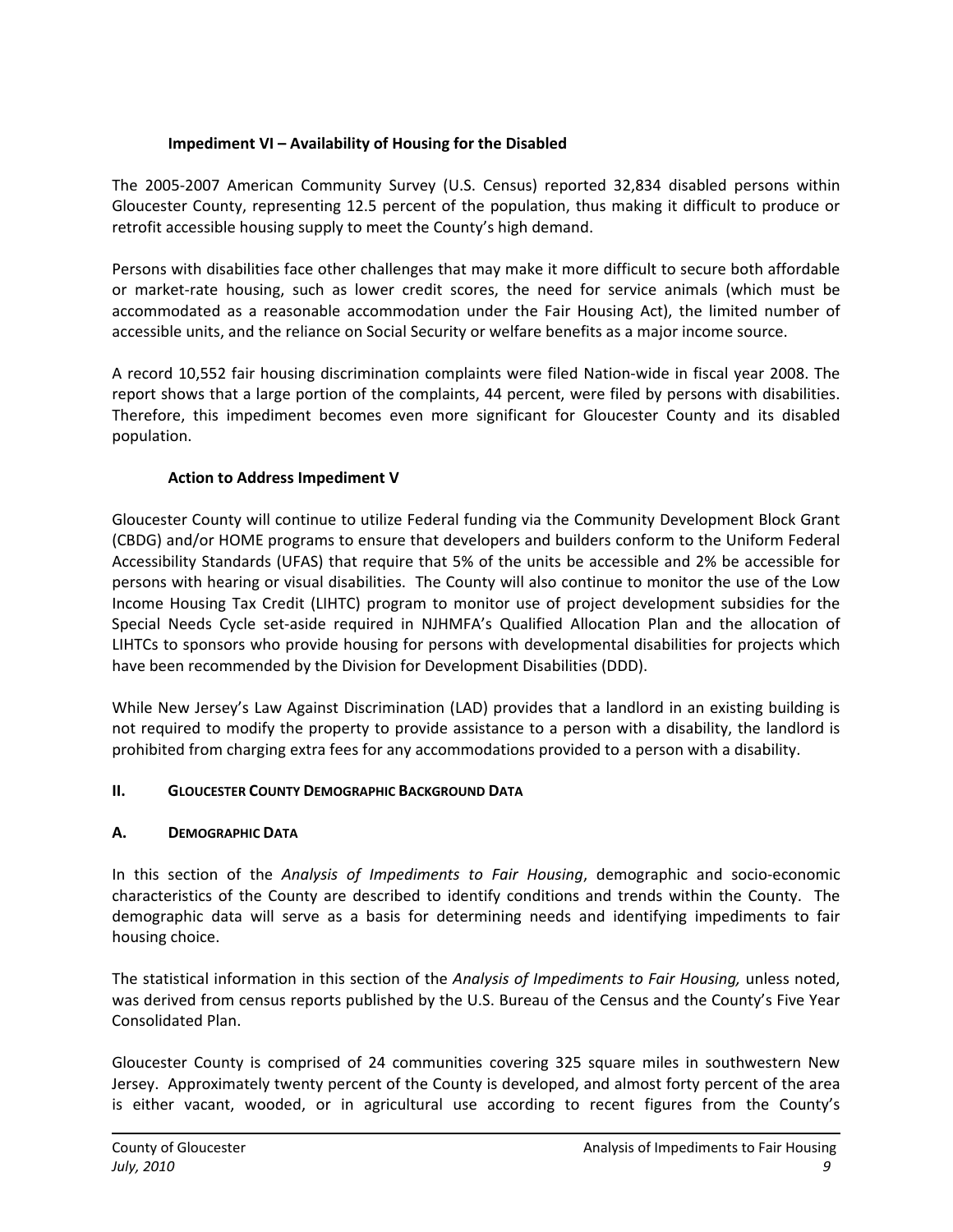Department of Economic Development. The County is located five miles south and east of Philadelphia across the Delaware River. Ten miles to the south-southeast is Wilmington, Delaware. It is forty-five miles east of Atlantic City and the New Jersey shore. Cumberland and Atlantic counties border its southern and southeastern edges, while Camden County and the Delaware River form the border to the west- northwest. Salem County forms its southwestern border. With all these location advantages, Gloucester County also has the largest amount of developable land in the Delaware Valley Region.

From an economic development standpoint, Gloucester County is strategically located between Boston and DC, with access to the Walt Whitman and Commodore Barry Bridges, the Philadelphia International Airport, the NJ Turnpike, and Interstate Routes 295 and 95. Approximately one‐third of the County's residents commute to work in Philadelphia or Camden County. The major transportation links bring the millions of people in the Boston‐ New York ‐ Washington Richmond corridor within a four‐hour drive, or half-day delivery, and national and international markets within overnight shipping.

The fastest-growing municipality in the state since 2000 has been Gloucester County's Woolwich Township which expanded at the rate of 202.6 percent. Woolwich (+6,142), Washington (+4,923) and Monroe (+3,982) townships are the three Gloucester County municipalities that added the most residents since 2000. These are all located near major interstate highways which make commuting to employment centers in areas outside of the county convenient for residents.

The NJ Department of Labor had projected (Projections 2014), Gloucester County to increase the number of employed from 113,050 in 2004 to 127,900 by 2014, but according to the 2006‐2008 ACS‐ Year Estimate that figure already exceeds \$145,000.

One major reason for the continued growth in the County has been its vehicular transportation spine. The transportation network within the region is largely north‐south with growth coming along and between the County's four major transportation corridors. Interstate Route 295 and the New Jersey Turnpike provide north south‐interstate connections, with State Highways 55, 47 and 49 linking the southern communities through the center of the County. The Atlantic City Expressway brings the shore communities and its employment opportunities within easy driving time for County residents.

Four branches of Conrail provide rail service to the major industrial parks in the County and to areas to the south and east. The Philadelphia International airport and the Atlantic City airport as well as two commercially licensed airports in the County facilitate air transportation.

The population of the County reached 254,673 in 2000, an increase of 24,591 (10.6%) from the 1990 census figure. According to the 2006‐2008 ACS the population has risen to 284,886 or 11.9% since 2000. As the trend toward growth has continued since the 2000 census, and projections for housing growth, for example, predict that the five fastest growing municipalities in the County will each grow by over 100 percent by 2020.

The table below shows the racial composition of the County population. The percentage of White persons is well above the state and national percentages, while the percentages for other racial groups are well below. The percentage of Hispanic persons is significantly below the state and national percentages.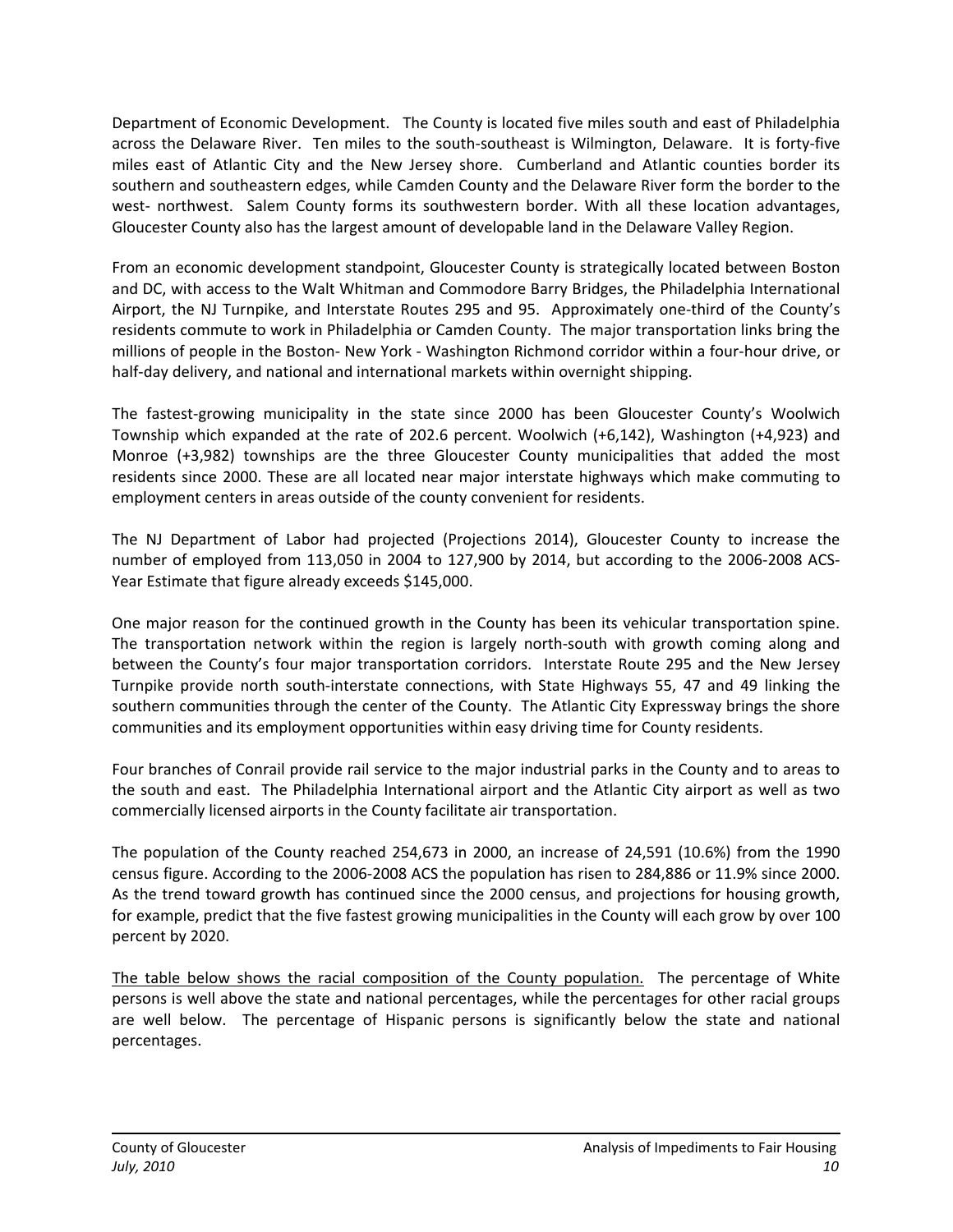|                     | <b>Gloucester County</b> | <b>NJ</b>   | US          |  |
|---------------------|--------------------------|-------------|-------------|--|
| White               | 87.1 / 82.8              | 72.6 / 62.0 | 75.1 / 65.9 |  |
| African American    | 9.1 / 9.5                | 13.6 / 13.0 | 12.3 / 12.1 |  |
| Native American     | 0.2 / 0.1                | 0.2 / 0.1   | 0.9 / 0.7   |  |
| Asian               | 1.5 / 2.3                | 5.7 / 7.4   | 3.6 / 4.3   |  |
| Pacific Islander    | $-$ / $-$                | $-$ / $-$   | 0.1 / 0.1   |  |
| Other Race          | 0.9/0,1                  | 5.4/0.4     | 5.5/0.2     |  |
| Two or More Races   | 1.3 / 1.6                | 2.5/1.2     | 2.4 / 1.6   |  |
| Hispanic (any race) | 1.6 / 3.7                | 13.3 / 15.9 | 12.5 / 15.1 |  |

#### **Racial Composition (Percentage)**

*\* Based on 2000 Census / Based on 2006‐2008 American Community Survey 3‐Year Estimates*

The highest ratios of African American (above 21%) are concentrated in the Borough of Paulsboro, and sections of the City of Woodbury, the Borough of Glassboro and Deptford Township. The Hispanic population is concentrated (above 5%) in Swedesboro and sections of Deptford Township and the Borough of Glassboro, while the Asian population is highest (above 3%) in portions of Deptford Township, and Washington Township.

The table below shows the age cohort of the County population. Gloucester County reflects the state and national figures for the age of its population, as the table below indicates. The working age cohort (20 to 64) ratio is slightly higher than the state or national percentage. The percentage of elderly (65+) and extra elderly (75+) are lower than the national and state percentages.

The relative lack of diversity is manifest in other types of statistics. Only 7.4 percent of persons in Gloucester County speak a language other than English, compared to 27.6 percent for New Jersey and 19.6 percent for the nation. Only 4.5 percent of the County population is foreign‐born; this compares to 12.5 percent for the United States and 19.8 percent for the state of New Jersey.

| <b>Age Cohorts</b> |              |              |             |             |  |  |  |  |
|--------------------|--------------|--------------|-------------|-------------|--|--|--|--|
|                    | Gloucester # | Gloucester % | $NJ\%$      | US%         |  |  |  |  |
| Under 5            | 16,689       | 6.6/6.0      | 6.7 / 6.4   | 6.8 / 6.9   |  |  |  |  |
| 5 to 19            | 57,640       | 22.6 / 20.4  | 20.4 / 20.0 | 21.8 / 20.6 |  |  |  |  |
| 20 to 64           | 150,666      | 59.1 / 61.9  | 59.6 / 60.5 | 58.9 / 59.9 |  |  |  |  |
| 65 to 74           | 16,083       | 6.3/6.1      | 6.8 / 6.6   | 6.5 / 6.5   |  |  |  |  |
| 75 & over          | 13,595       | 5.3 / 5.6    | 6.4 / 6.5   | 5.9/6.1     |  |  |  |  |
| Median Age         |              | 36.1 / 37.4  | 36.7 / 38.5 | 35.3 / 36.7 |  |  |  |  |

*\* Based on 2000 Census / Based on 2006‐2008 American Community Survey 3‐Year Estimates*

The highest concentrations of elderly (above 20%) are in portions of the City of Woodbury, Deptford Township, Washington Township, the Borough of Pitman and Monroe Township, with the "below 5" population being highest (above 8%) in Logan, Woolwich and Harrison Townships and potions of the Borough of Glassboro and Mantua and Monroe Townships.

The table below shows the educational attainment of the County population. The population of Gloucester County has a good level of educational attainment. The percentage of persons lacking a 9<sup>th</sup> grade education is well below the state and national figures, and the percentage of persons with a high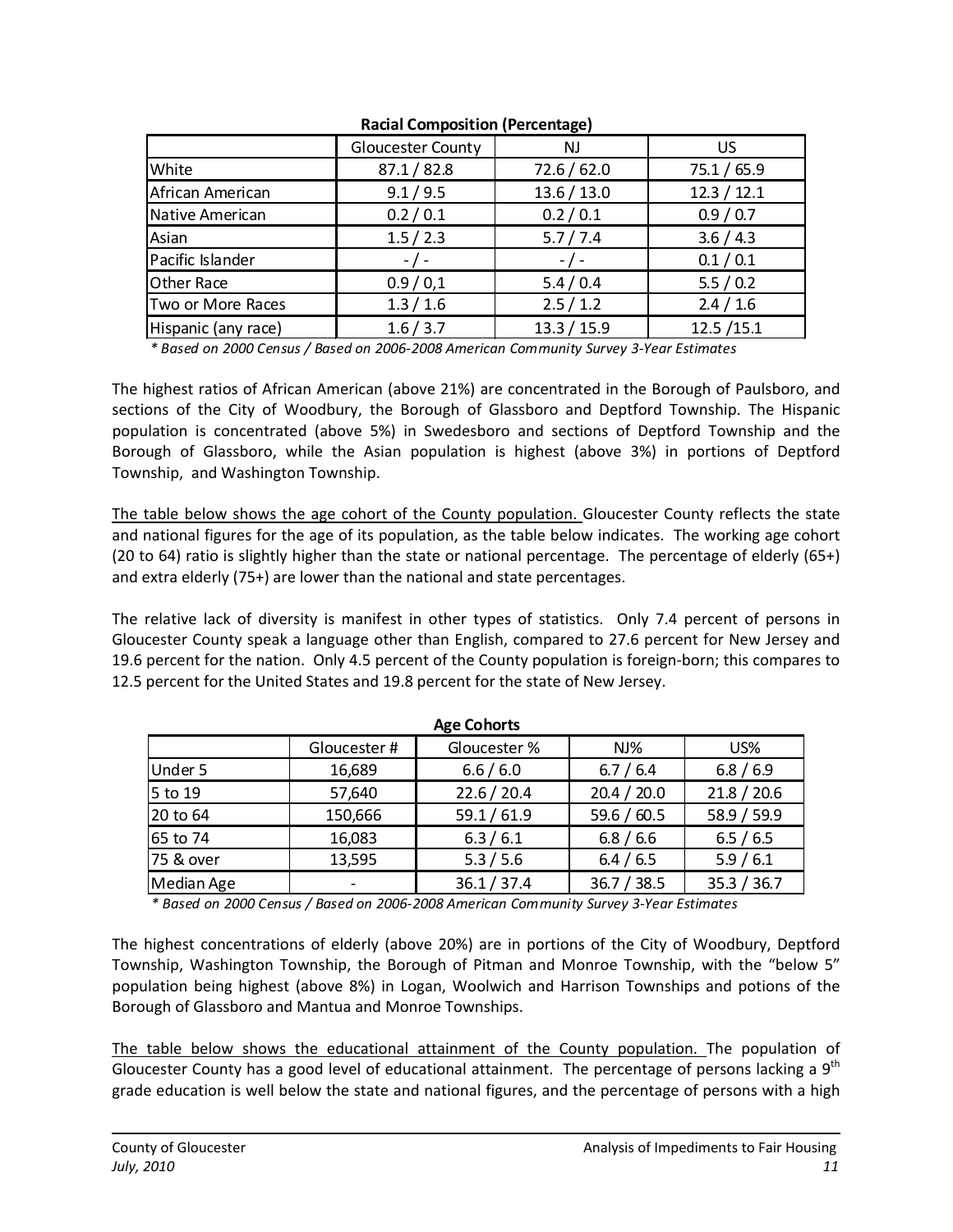school diploma is seven percentage points higher than that of the nation and six points higher than that of New Jersey.

|                                             | Gloucester #    | Gloucester % | $NJ\%$      | $US\%$      |
|---------------------------------------------|-----------------|--------------|-------------|-------------|
| ı<9 <sup>th</sup> Grade                     | 6,375/6,649     | 3.9 / 3.0    | 6.6 / 5.6   | 7.5/6.4     |
| $9th$ to 12 <sup>th</sup> Grade, no diploma | 19,431 / 14,834 | 11.8 / 7.9   | 11.3 / 7.5  | 12.1/9.1    |
| HS Graduate                                 | 60,828/68,622   | 36.9 / 36.4  | 29.4 / 30.3 | 28.6/29.6   |
| Some College, no degree                     | 30,988 / 35,688 | 18.8 / 18.9  | 17.7 / 16.5 | 21.0 / 20.1 |
| Associate degree                            | 11,001 / 14,424 | 6.7 / 7.6    | 5.3/6.1     | 6.3 / 7.4   |
| Bachelor's degree                           | 25,695 / 34,729 | 15.6 / 18.4  | 18.8 / 21.3 | 15.5 / 17.3 |
| Grad. or Prof. degree                       | 10,483 / 14,831 | 6.4 / 7.9    | 11.0 / 12.7 | 8.9 / 10.1  |

#### **Educational Attainment (population 25 and older)**

*\* Based on 2000 Census / Based on 2006‐2008 American Community Survey 3‐Year Estimates*

The number of persons age 16 and over in the civilian workforce was, according to the 2006‐2008 ACS average, 156,785. This represented 69.3 percent of those persons, a figure that is nearly three percentage points higher than the state (66.5%) and four and a half points higher than the nation (64.8%).

#### <span id="page-12-0"></span>**B. INCOME DATA**

Income figures (ESRI, 2010) for Gloucester County show that the County is relatively prosperous, comparing well against the state which has one of the highest income levels in the country.

| Median Household Income | \$72,316 – Gloucester County<br>$$69,674 - NJ$<br>$$52,175 - US$ |
|-------------------------|------------------------------------------------------------------|
| Per Capita Income       | \$30,893 – Gloucester County<br>$$34,899 - NJ$<br>$$27,466 - US$ |

Furthermore the percentage of persons in the lowest income ranges is lower than for other jurisdictions:

Household Income < \$25,000 14.8% Gloucester County Household Income < \$25,000 16.9% NJ  Household Income < \$25,000 23.3% US

Gloucester County's per capita personal income reached \$37,331 in 2007, a gain of 22.7 percent since 2002. During the 2002‐2007 period, the county's per capita income increased at a slower pace (22.7%) than the state (25.6%). Gloucester County's rate of growth since 2002 ranked 11th among the state's 21 counties. Total personal income is made up of several components. When compared with the state in 2007, Gloucester County residents derived higher percentages of total personal income from earnings (75.7% vs. 71.8%) and transfer payments (14.6% vs. 12.2%) and a lower percentage from dividends, interest and rent (9.7% vs. 15.9%).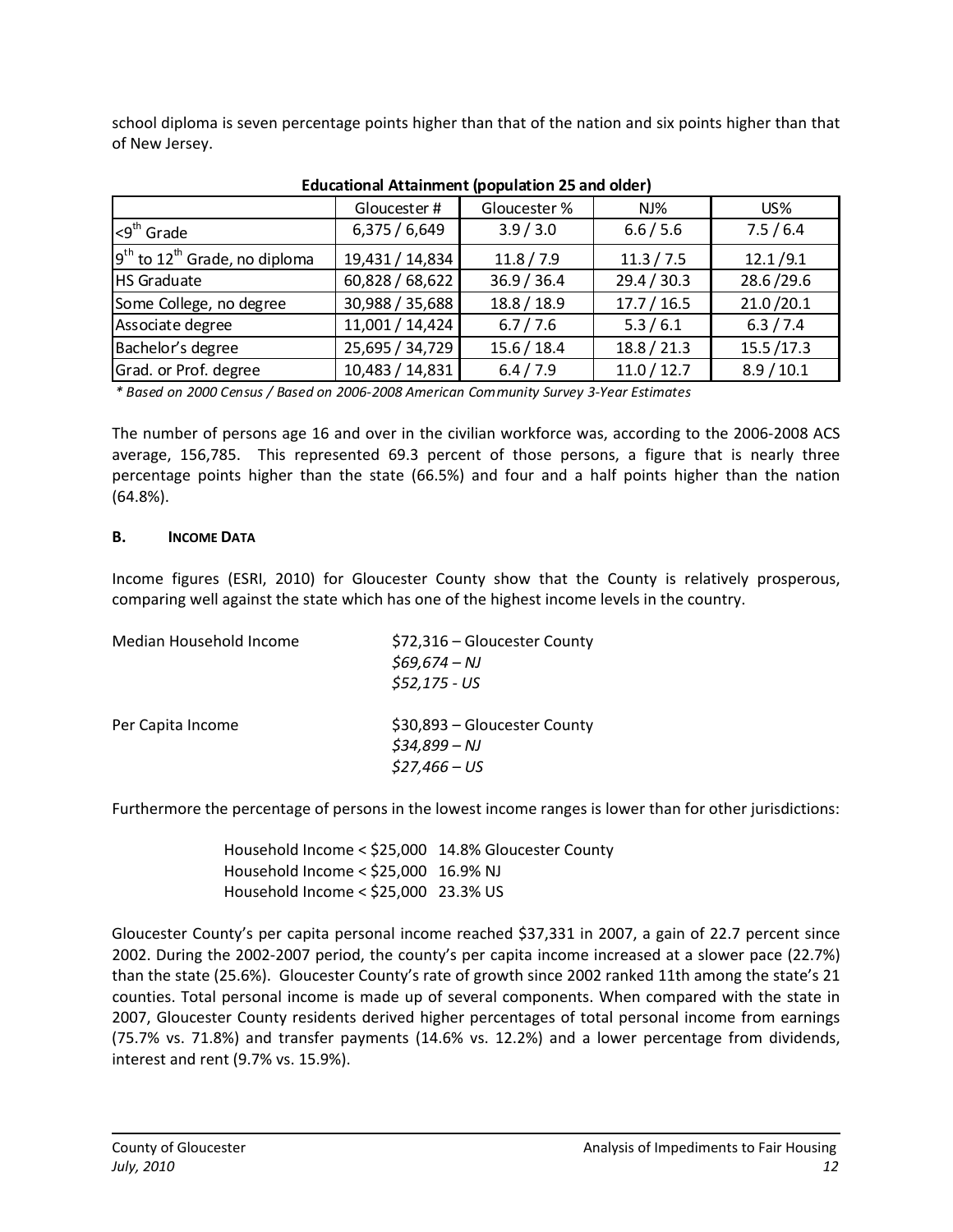|                     | 1990          | 2000          |         | 1990          | 2000          |         |
|---------------------|---------------|---------------|---------|---------------|---------------|---------|
|                     | Median        | <b>Median</b> | Percent | Median        | <b>Median</b> | Percent |
|                     | Family        | Family        | Change  | Household     | Household     | Change  |
|                     | <b>Income</b> | Income        |         | <b>Income</b> | <b>Income</b> |         |
| Gloucester County   | \$44,216      | \$62,336      | 40.9%   | \$39,387      | \$54,152      | 37.4%   |
| State of New Jersey | \$47,589      | \$64,907      | 36.3%   | \$40,927      | \$55,083      | 36.1%   |
| Nation              | \$35,225      | \$50,046      | 42.1%   | \$30,056      | \$41,994      | 39.7%   |

**Comparative Growth in Income**

*Source: U.S. Bureau of the Census, 1990, 2000*

According to 2006‐2008 ACS data, the per capita income in Gloucester County is \$30,893, which is above the US average and above New Jersey's per capita income of \$27,006. In 2006‐2008, 8.0 percent of people were living in poverty in Gloucester County, which is below the State average of 8.5 percent and the national average of 12.4 percent. Nine percent of related children under 18 were below the poverty level, compared with 10 percent of people 65 years old and over. Six percent of all families and 23 percent of families with a female householder and no husband present had incomes below the poverty level.

These low income figures mean that it is more difficult for households to meet monthly expenses, especially when housing costs more than 30% of their income, more difficult to save for a down payment for a home, and more difficult to qualify for a mortgage to purchase home, especially in light of the rising prices of housing and the tight housing market.

As the Housing Market Analysis table shows, the Fair Market Rent for even the smallest unit is above the affordable rent for households at 50% of MFI. Figures from the National Low Income Housing Coalition indicate that a minimum wage worker would have to work almost 100 hours per week to afford a one‐ bedroom apartment, and that the wage required to afford a two-bedroom apartment at the area's fair market rent would be \$15.25.

#### <span id="page-13-0"></span>**C. EMPLOYMENT DATA**

During the period from 2003 to 2008, Gloucester County's annual average unemployment rate remained below or at the state's rate. From 2007 to 2008, the unemployment rate rose from 4.3 percent in 2007 to 5.5 percent in 2008 in both the county and the state. This was the largest over-theyear increase during the 5‐year period (+1.2%) and was due to the recession which began in December 2007. Since the beginning of the recession, Gloucester County's unemployment rates have grown as high as 11.2% but are starting to drop, along with the State's rate, throughout 2010.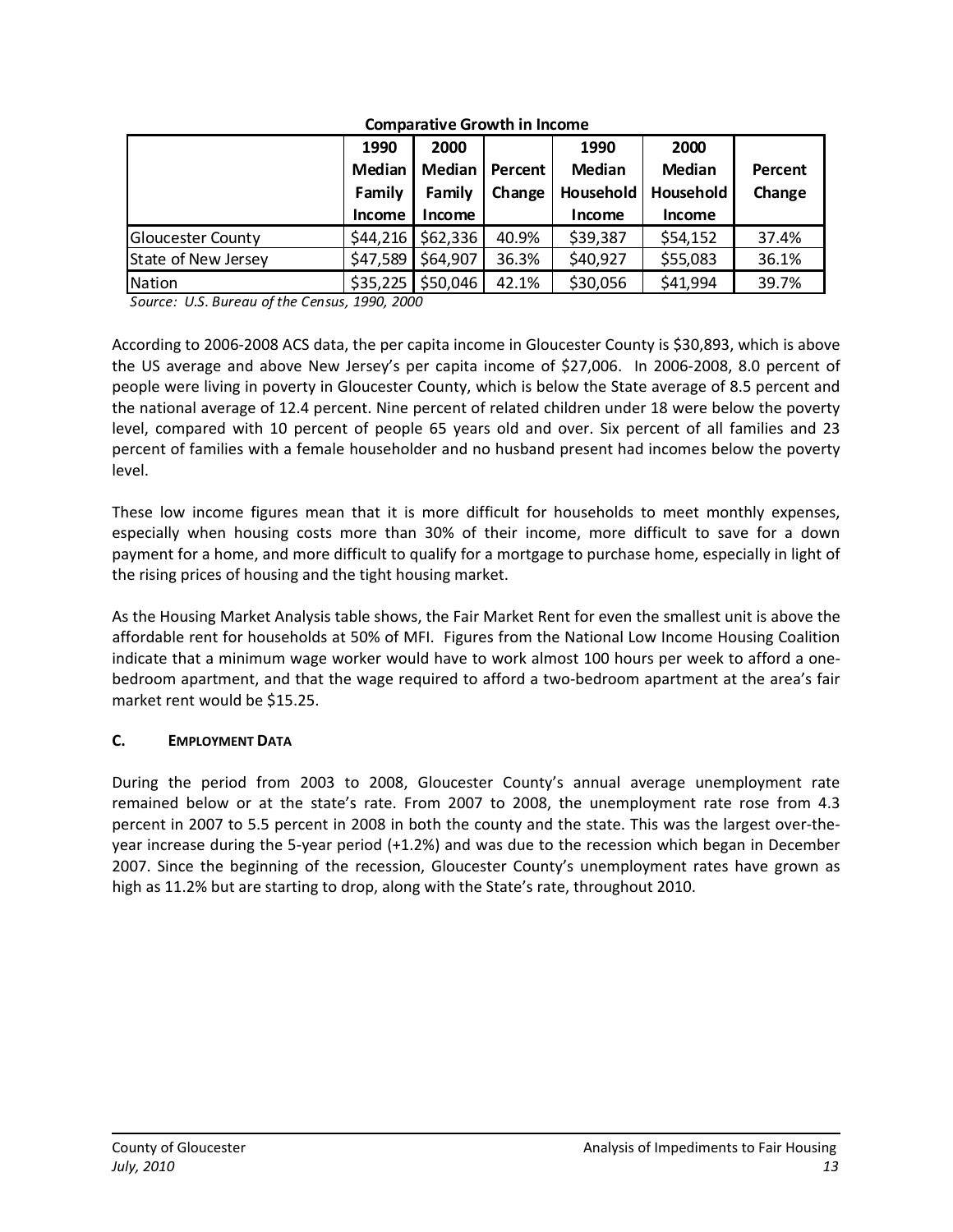| <b>New Jersey Department of Labor and Workforce Development</b> |            |                                                   |            |            |            |  |  |  |  |  |  |
|-----------------------------------------------------------------|------------|---------------------------------------------------|------------|------------|------------|--|--|--|--|--|--|
| <b>Labor Planning and Analysis</b>                              |            |                                                   |            |            |            |  |  |  |  |  |  |
| <b>Labor Market and Demographic Research</b>                    |            |                                                   |            |            |            |  |  |  |  |  |  |
| <b>Bureau of Labor Force Statistics</b>                         |            |                                                   |            |            |            |  |  |  |  |  |  |
|                                                                 |            |                                                   |            |            |            |  |  |  |  |  |  |
| 2009 Benchmark (Not Seasonally Adjusted)                        |            |                                                   |            |            |            |  |  |  |  |  |  |
| June 21, 2010                                                   |            |                                                   |            |            |            |  |  |  |  |  |  |
| <b>NEW JERSEY</b>                                               |            |                                                   |            |            |            |  |  |  |  |  |  |
|                                                                 |            |                                                   |            |            |            |  |  |  |  |  |  |
| LABOR FORCE ESTIMATES* FOR 2010 BY AREA                         |            |                                                   |            |            |            |  |  |  |  |  |  |
| * Numbers may not add due to rounding                           |            |                                                   |            |            |            |  |  |  |  |  |  |
| <b>COUNTY/LABOR AREA</b>                                        | <b>JAN</b> | <b>FEB</b>                                        | <b>MAR</b> | <b>APR</b> | <b>MAY</b> |  |  |  |  |  |  |
|                                                                 |            |                                                   |            |            |            |  |  |  |  |  |  |
| <b>Gloucester County, NJ</b>                                    |            |                                                   |            |            |            |  |  |  |  |  |  |
| PS340350                                                        |            |                                                   |            |            |            |  |  |  |  |  |  |
| <b>Labor Force</b>                                              | 159,800    | 161,100                                           | 160,500    | 160,300    | 160,100    |  |  |  |  |  |  |
| <b>Employment</b>                                               | 142,300    | 143,100                                           | 143,100    | 144,000    | 144,000    |  |  |  |  |  |  |
| Unemployment                                                    | 17,600     | 18,000                                            | 17,400     | 16,300     | 16,200     |  |  |  |  |  |  |
| Unemployment Rate (%)                                           | 11.0       | 11.2                                              | 10.8       | 10.2       | 10.1       |  |  |  |  |  |  |
|                                                                 |            |                                                   |            |            |            |  |  |  |  |  |  |
| <b>New Jersey</b>                                               |            |                                                   |            |            |            |  |  |  |  |  |  |
| ST340000                                                        |            |                                                   |            |            |            |  |  |  |  |  |  |
| <b>Labor Force</b>                                              |            | 4,515,800 4,559,000 4,550,900 4,541,700 4,541,700 |            |            |            |  |  |  |  |  |  |
| <b>Employment</b>                                               |            | 4,051,000 4,088,300 4,086,500 4,105,700 4,108,000 |            |            |            |  |  |  |  |  |  |
| Unemployment                                                    | 464,800    | 470,700                                           | 464,500    | 436,000    | 433,800    |  |  |  |  |  |  |
| <b>Unemployment Rate (%)</b>                                    | 10.3       | 10.3                                              | 10.2       | 9.6        | 9.6        |  |  |  |  |  |  |
|                                                                 |            |                                                   |            |            |            |  |  |  |  |  |  |

From 2003 to 2008, the county's civilian labor force expanded by 13,900 or 9.8 percent, over three times faster than the state's rate of growth (+3.0%). An influx of new residents and the growth of job opportunities helped fuel this expansion.

In 2008, Gloucester County residents claiming unemployment benefits through the State of New Jersey were relatively young, with greater proportions under 25 years old (11.9%) and between the ages of 25 and 44 (48.6%) than in the state (10.2% and 46.3%, respectively).

The number of claimants living in the county increased by 8.0 percent between 2007 and 2008, a smaller increase than for the state (12.9%). During this time, the county registered declines in the number of claimants most recently employed in wholesale trade (‐5.2%), manufacturing (‐3.3%) and construction (‐ 1.7%).

In Gloucester County, private sector jobs covered by unemployment insurance increased by 14.2 percent from 2002 to 2007, compared with a 2.3 percent increase for the state. Of the state's 21 counties, Gloucester ranked first in the rate of job creation over the 2002-2007 period. The county recorded employment increases each year from 2002 to 2006 when payrolls peaked before declining slightly in 2007. Construction payrolls in the county rose at almost twice the rate of the state (+12.1% vs. +6.7%) between 2002 and 2007. Much of this increase was due to the construction of large subdivisions of expansive single‐family homes. In 2007, East Greenwich, Monroe and Harrison townships ranked 4th, 19th and 21st respectively among the state's 566 municipalities in the total value of single family homes authorized by building permits.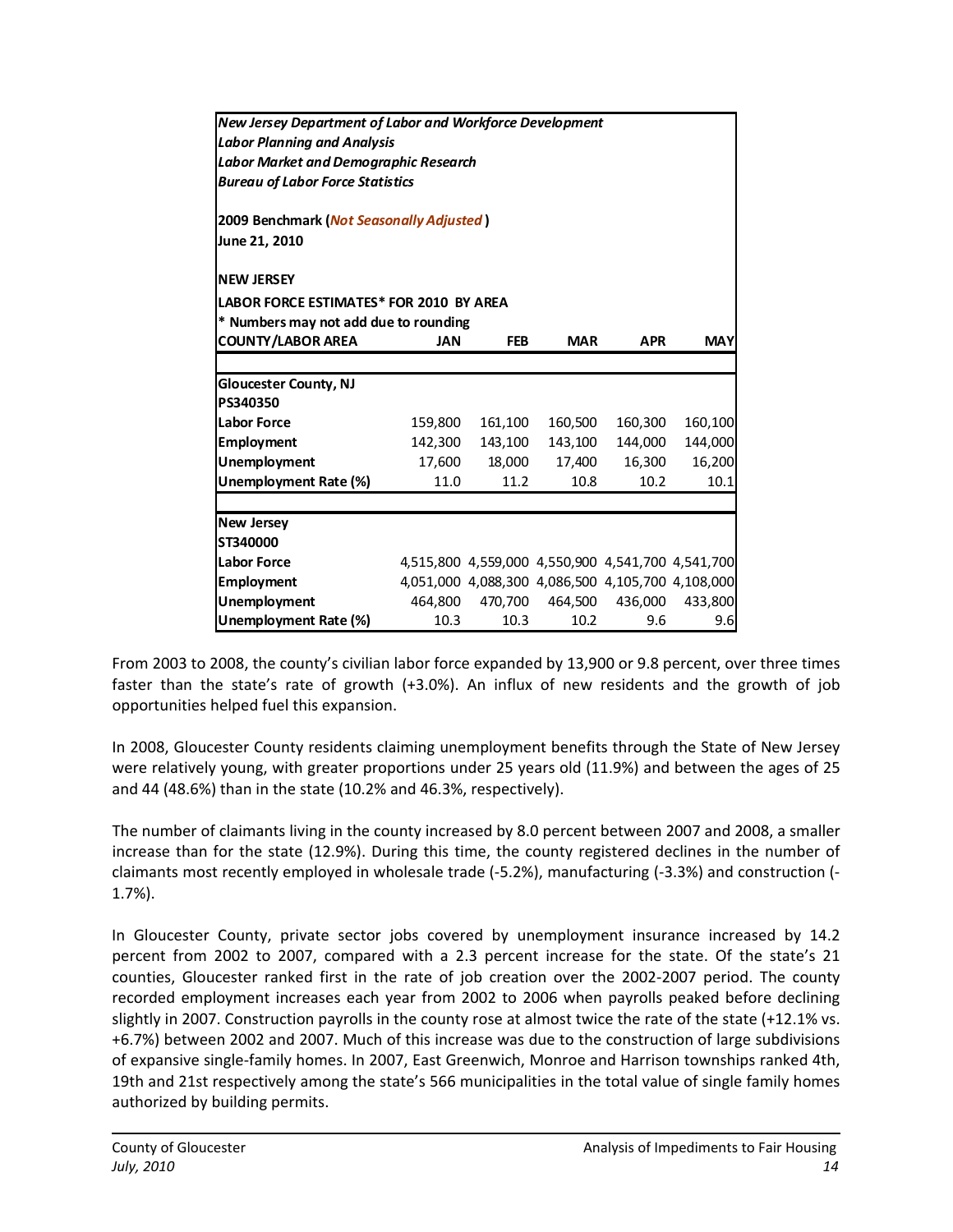Manufacturing employment in the county increased by 7.4 percent, in contrast to statewide manufacturing jobholding which declined at a rate of 14.2 percent. Gloucester businesses that added workers included producers of food products, machinery, printed items as well as plastics and rubber goods. The county is home to 21 industrial parks covering 6,300 acres.

In the county, educational and health services employment increased by 29.9 percent, a rate more than twice that realized by the state (12.1%). Most of the new jobs were at outpatient centers, hospitals, and facilities that care for the elderly.

From 2002 to 2007, Gloucester County's annual average private sector wage increased by 18.0 percent, slightly less than the state's gain of 19.4 percent. The county's annual average private sector wage in 2007 was 72.1 percent of the state's average (\$53,594). Among the state's 21 counties, Gloucester had the state's sixth lowest average annual private sector wage. This is partly because the county has few office parks or large business headquarters operations which typically have high skills requirements for employees and therefore pay higher wages.

In 2007, the industry sector with the highest annual wage was manufacturing (\$60,114). Manufacturing jobs paid relatively well compared to the average job in Gloucester County because many of these positions are specialized production jobs in oil refineries, and chemical plants which pay higher wages than most plants.

#### <span id="page-15-0"></span>**D. HOUSING PROFILE**

The U.S. Department of Housing and Urban Development (HUD) has identified four income classifications as target groups for Federal assistance resources. These include:

- Extremely Low‐Income households: those earning less than 30 percent of median family income (MFI)
- Very Low-income households: those earning between 31 and 50 percent of MFI
- Low-Income households: those earning between 51 and 80 percent of MFI
- Middle-income households: those earning between 81 and 95 percent of MFI

According to HUD's **State of the Cities Data Systems (SOCDS): Comprehensive Housing Affordability Strategy (CHAS) Data** (2000), 89,203 households reside within Gloucester County. While 2009 Claritas data estimates that there are approximately 105,410 households within the County, SOCDS CHAS data will be used to assess the County's housing and community development needs for the County's 2010– 2014 Consolidated Plan. More precise estimates will be made available after the 2010 Census data is released; therefore, the County will utilize the SOCDS CHAS data for the purposes of this assessment.

Of the 89,203 households within the County, 71,616 or 80.3 percent were owner‐occupied households and 17,587 or 19.7 percent constituted of renter‐occupied households.

The table below shows the breakdown of the number of households by income level:

## **Households by Income**

**<30% MFI** 7,722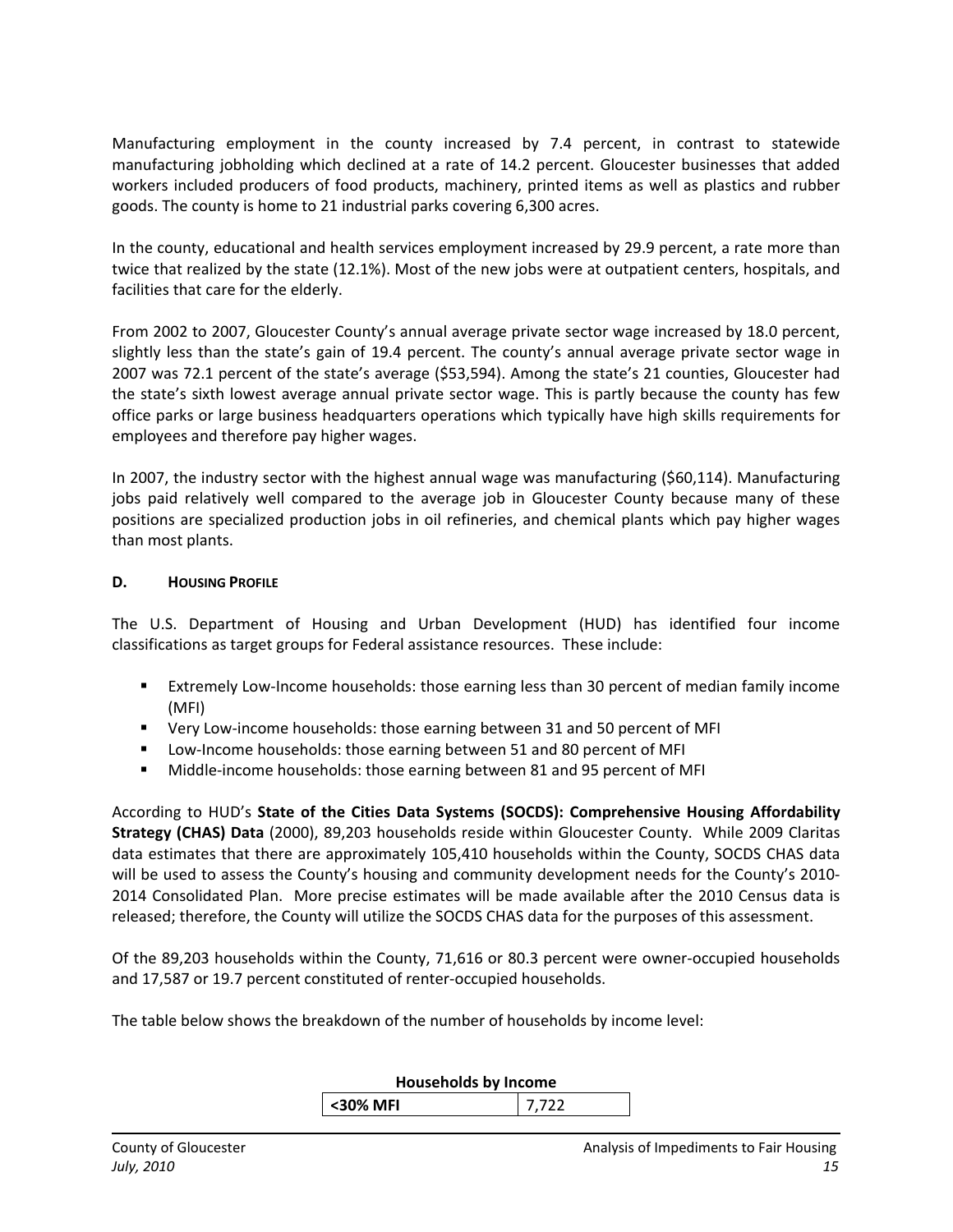| 30 to 50% MFI   | 8.091  |
|-----------------|--------|
| 50 to 80% MFI   | 14.951 |
| >80% MFI        | 58,439 |
| <b>TOTAL HH</b> | 89,203 |

HUD's 2010 Income Limits Fact Sheet provides that the median family income for Gloucester County, which is part of the Philadelphia‐Camden‐Wilmington, PA‐NJ‐DE‐MD Metropolitan Statistical Area (MSA), is \$78,300.00. The distribution of household income in Gloucester County indicates that a majority of the County's households are in the two highest-income categories – Moderate- and Middleincome groups. Per the 2000 CHAS data, 7,722 (or 8.7 percent) and 8,091 (or 9.0 percent) were identified as either Extremely Low‐ or Low‐Income population groups, respectively. Therefore, only 17.8 percent of County households are eligible for some form of Federal, State or municipal government assistance.

As a point of reference, Consolidated Plans contain an analysis of housing problems that affect income and tenancy groups, as well as the following household categories delineated within the U.S. Census. These groups include:

- Elderly one- and two-member households;
- **SMALE 10** Small related households of two to four persons;
- **EXECT** Large related households of five or more persons; and
- All Other households, including single, non-elderly persons and households with two or more non‐related persons.

|                | Renter | Owner  | <b>TOTAL</b> |
|----------------|--------|--------|--------------|
| <b>Elderly</b> | 3,349  | 15,383 | 18,732       |
| <b>Small</b>   | 6,833  | 38,952 | 45,785       |
| Large          | 1,266  | 9,431  | 10,697       |
| <b>Other</b>   | 6,139  | 7,850  | 13,989       |
| <b>TOTAL</b>   | 17,587 | 71,616 | 89,203       |

The table below examines the owner and renter households by type.

Elderly households constitute 20.0 percent of households, Small Related households 52.0 percent, Large Related households 12.0 percent and the Other households 16.0 percent. Overall, Small Related households make up a majority of the County's renter‐occupied and owner‐occupied housing stock.

By current definitions, affordable housing is that which costs no more than 30 percent of the gross income of the household that occupies it. According to HUD, households experiencing housing costs that exceed 30 percent of gross income are categorized as having a Housing Cost Burden, whereas households with housing costs exceeding 50 percent of gross income are categorized as having a Severe Cost Burden. Approximately, 16.8 percent (2,955) of all renter‐occupied households and 7.0 percent (5,371) of owner‐occupied households are experiencing Severe Cost Burdens.

General Housing Cost Burdens (greater than 30.0 percent) are prevalent amongst the County's renter‐ occupied households, where 36.0 percent (6,366) of all renter‐occupied households experience a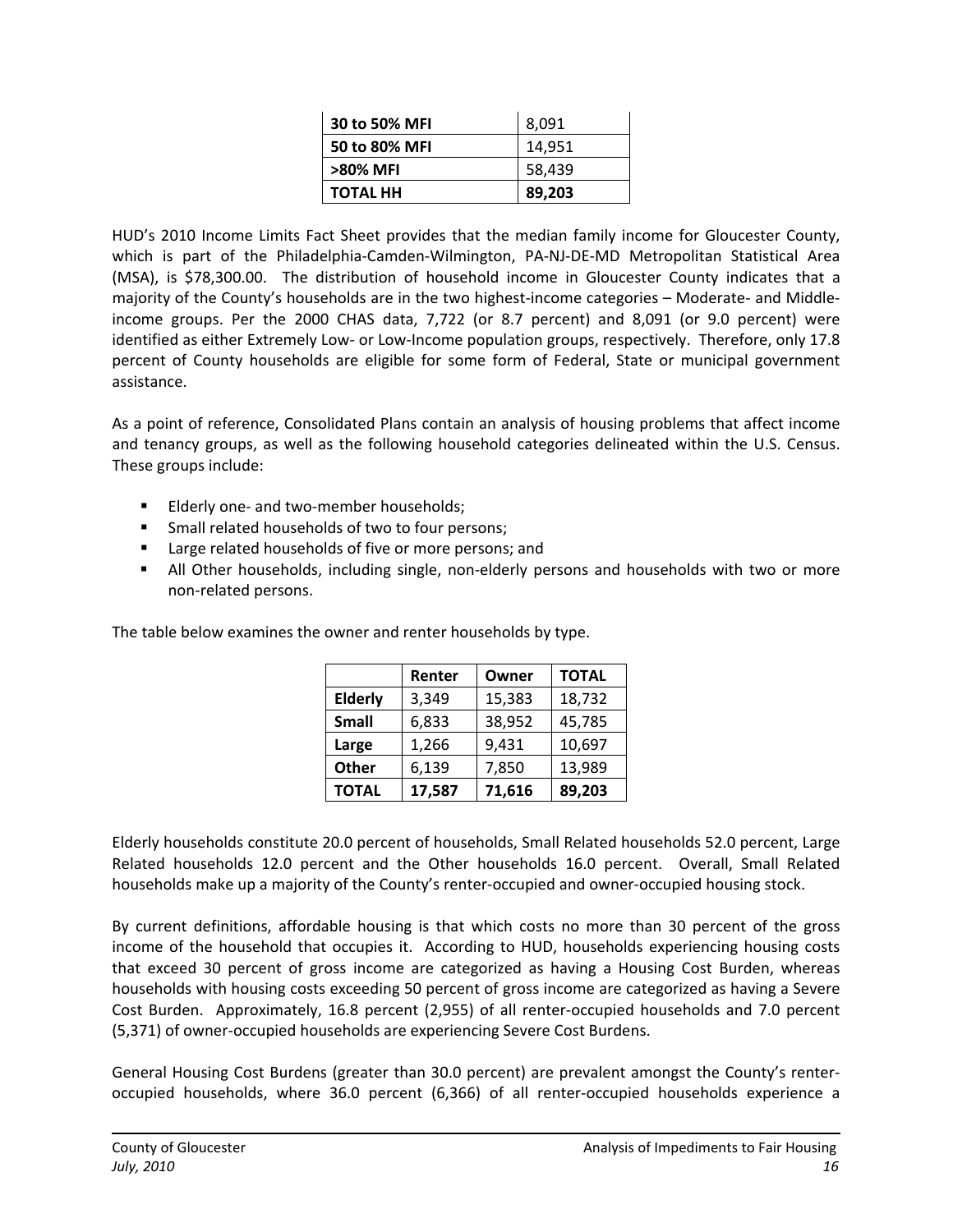General Housing Cost Burden. Approximately 24.0 percent of owner‐occupied households experience a General Housing Cost Burden. While this represents a smaller percentage of that tenure group, approximately 17,402 households make up that 24.0 percent – representing a significant amount.

Small Related households represent the majority of the Severe Cost Burden (1.024) for renter‐occupied households. However, Elderly households experience the majority of the Severe Cost Burden for owner‐ occupied households (2,030). Similar to National Baby‐boomer trends, owner‐occupied Elderly households are expected to sustain demand for housing as they increase spending on home remodeling (i.e., renovations such as elevators designed to allow them to age in place) and even the purchase of new, trade‐up, and second homes. However, national, state, and local efforts are needed to ensure that housing affordability is maintained for Elderly low- and Low-Income households.

A household is considered to have a housing problem if it is experiencing any of the following conditions:

- **Physical defects (lack of kitchen or bathroom);**
- **•** Overcrowding (more than one (1) persons per room); and
- Housing cost burden or severe housing cost burden.

CHAS data indicates that 31.5 percent of renters experience one of the aforementioned housing problems. Approximately, 25.2 percent of owner‐occupied households experience at least one housing problem. Overall, 28.1 percent (25,026) of all occupied households experience one or more housing problems. Surprisingly, 46.8 percent (11,717) of these households are within the upper-income stratum (Moderate‐ and Middle‐Income) of owner‐occupied households. While most data reflects housing burden trends to primarily affect the lower-income stratum of households, the County's CHAS data is most likely reflecting of the age of the County's housing stock, increased costs of living and the significant population growth that the County has experienced in the last two decades.

An overview of the City's households by tenure type reveals that the Small Related households constitute a significant portion of the total households and have the greatest number of problems.

| Renters – 17,587                    |                        |
|-------------------------------------|------------------------|
| <b>Greatest Number of HH</b>        | Small Related $-6,833$ |
| Group w/ highest % of Problems      | Large Related $-53.5%$ |
| Group w/ greatest # of Problems     | Small Related $-2,466$ |
| Greatest Problem - Cost Burden >30% |                        |

#### **HOUSEHOLDS BY TENURE**

| Owners - 71,616                     |                        |
|-------------------------------------|------------------------|
| <b>Greatest Number of HH</b>        | Small Related - 38,952 |
| Group w/ highest % of Problems      | Other $-36.5%$         |
| Group w/ greatest # of Problems     | Small Related - 7,868  |
| Greatest Problem - Cost Burden >30% |                        |
|                                     |                        |

#### **Extremely Low Income (Below 30% MFI)**

According to the 2000 SOCDS CHAS data, *approximately 8.7 percent of all Gloucester County households*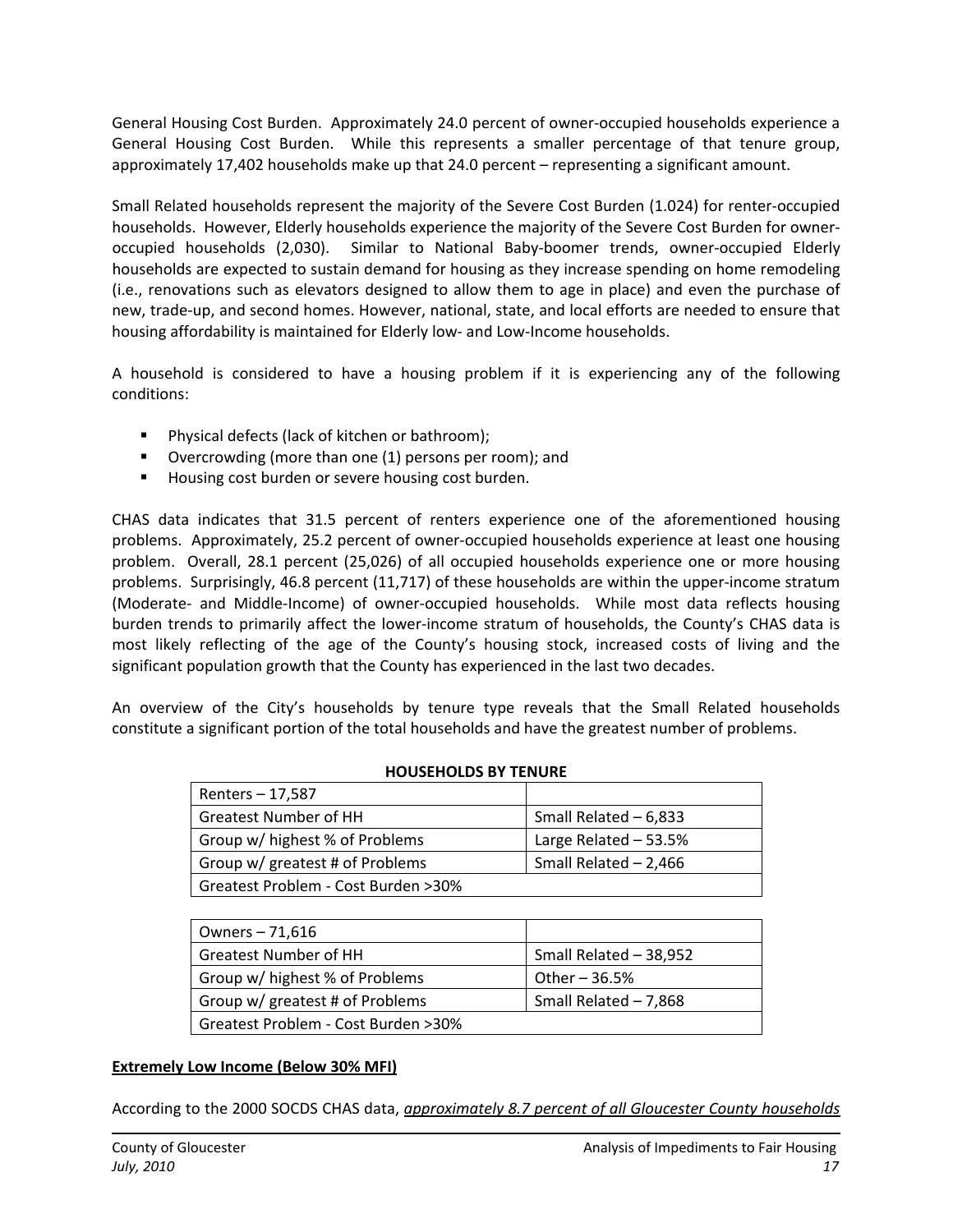*were considered Extremely Low‐income.* HUD's 2010 Income Limits Fact Sheet provides that the median family income for Gloucester County, which is part of the Philadelphia‐Camden‐Wilmington, PA‐NJ‐DE‐ MD MSA, is \$78,300.00. Accordingly, households within this income group would typically earn the following:

| Philadelphia-Camden-Wilmington, PA-NJ-DE-MD MSA |          |          |          |          |          |          |          |          |
|-------------------------------------------------|----------|----------|----------|----------|----------|----------|----------|----------|
| Household<br>Size (Person)                      |          |          |          |          |          |          |          |          |
| <b>Extremely</b>                                |          |          |          |          |          |          |          |          |
| Low-Income                                      | \$16,450 | \$18,800 | \$21,150 | \$23,500 | \$25,400 | \$27,300 | \$29,150 | \$31,050 |

This income group tends to experience the most distressed housing conditions. In fact, 78.9 percent of all Extremely Low-income households have at least one housing problem. Of the households (6,092) that experience at least one housing problem, approximately 3,100 of these households are renter‐ occupied and 2,991 of these households are owner‐occupied.

Overall, about 54.3 percent of Extremely Low‐income renter households are experiencing a severe housing cost burden and 71.1 percent are encountering at least one major housing problem, such as substandard conditions or overcrowding.

According to the SOCDS CHAS data, Elderly renter‐occupied households dominate Extremely Low‐ income category. The data demonstrates that one‐third, or 33.0 percent (1,058), of all renter‐occupied households are categorized as Elderly and dominate the renter‐occupied, Extremely Low‐Income stratum. Similarly, nearly 56.0 percent (1,935) of owner‐occupied households are also categorized as Elderly. Of these Elderly, Extremely Low‐Income homeowners, nearly 88.0 percent (1,704) experience at least one housing problem; whereas, nearly 60.0 percent experience a Severe Housing Burden.

About 43.2 percent of all Extremely Low‐income homeowner households are elderly – representing the largest faction within this category. However, Large Related households represent the greatest percentage of problems at 96.0% for renter‐occupied households and 93.2% for owner‐occupied households – which is most likely due to fiscal constraints related to the size of the household.

The following charts analyze the composition of the income levels per the CHAS data:

#### **HHI<30% MFI 7,722= 8.6% of County HH**

| Renters - 4,264                     |                       |  |
|-------------------------------------|-----------------------|--|
| <b>Greatest Number of HH</b>        | Elderly - 1,405       |  |
| Group w/ Highest % of Problems      | Large Related - 96.0% |  |
| Group w/ greatest # of Problems     | Other $-1,043$        |  |
| Greatest Problem - Cost Burden >30% |                       |  |

| Owners - 3,458                  |                       |
|---------------------------------|-----------------------|
| <b>Greatest Number of HH</b>    | Elderly $-1,935$      |
| Group w/ Highest % of Problems  | Large Related - 93.2% |
| Group w/ greatest # of Problems | Elderly - 1,704       |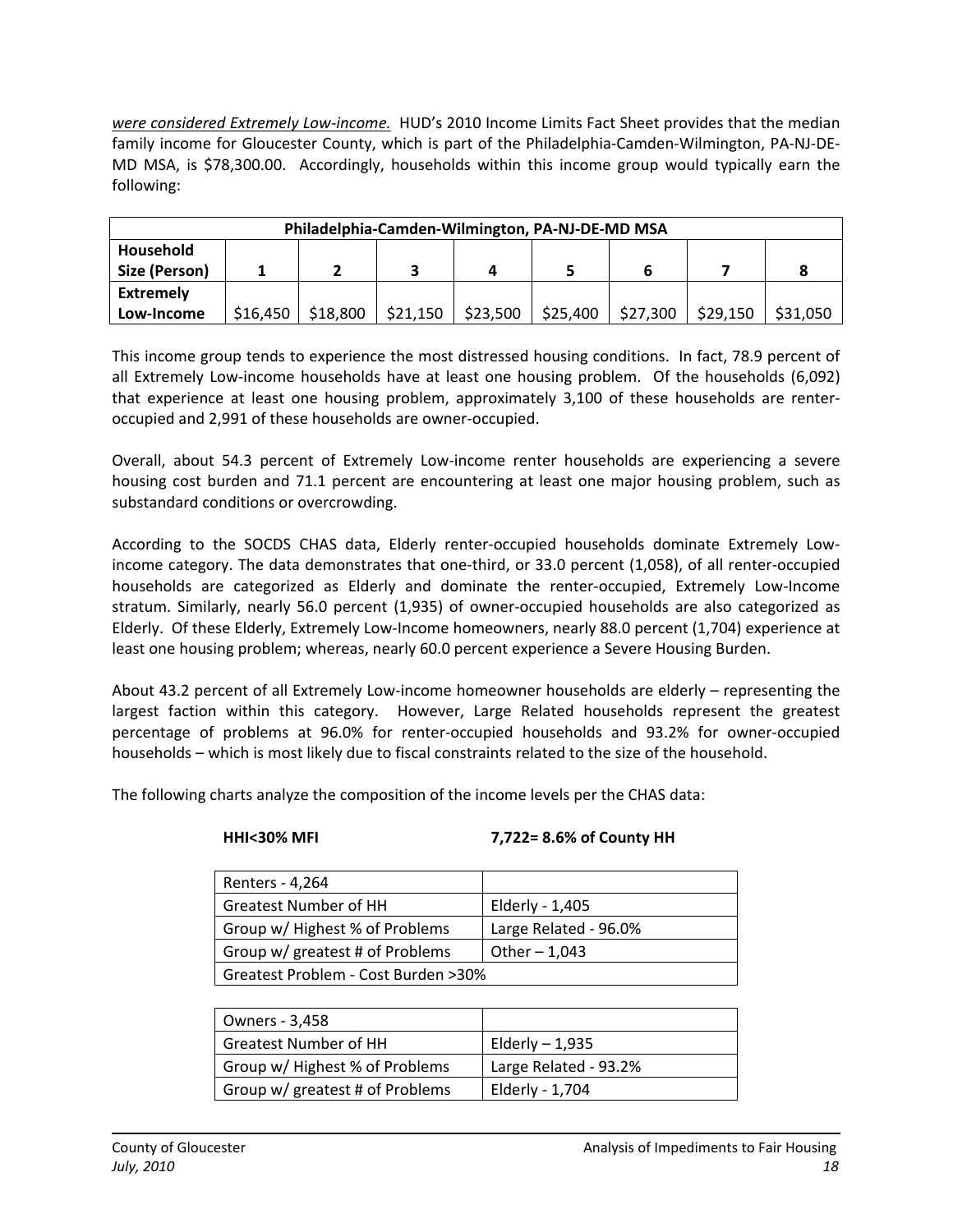#### Greatest Problem ‐ Cost Burden >30%

The most prevalent problem among households in this income level is cost burden > 30 percent, with cost burden > 50 percent a particular problem for owners and renters within Large Related households.

#### **Very Low Income (Greater than 30% and less than 50% MFI)**

According to the 2000 SOCDS CHAS data, *approximately 16.8 percent of all Gloucester County households were considered Very Low‐income.* HUD's 2010 Income Limits Fact Sheet provides that households within this income group would typically earn the following:

| Philadelphia-Camden-Wilmington, PA-NJ-DE-MD MSA |      |         |          |          |          |          |          |          |          |
|-------------------------------------------------|------|---------|----------|----------|----------|----------|----------|----------|----------|
| Household<br>Size (Person)                      |      |         |          |          | д        |          |          |          |          |
| Verv                                            | Low- |         |          |          |          |          |          |          |          |
| <b>Income</b>                                   |      | \$27550 | \$31,350 | \$35,250 | \$39,150 | \$42,300 | \$45,450 | \$48,550 | \$51,700 |

2000 SOCDS CHAS data indicates that 69.3 percent of all Very Low‐Income households have at least one housing problem. Very Low-Income homeowners have generally lower rates of housing problems as compared to renters (67.5 percent compared with 72.2 percent for renters). While the ratio of cost burdens greater than 30% for both Very Low‐Income renter‐occupied and owner‐occupied households are similar, owner-occupied households constitute a higher percentage of households that experience cost burdens greater than 50% (16.6 percent for renter‐occupied households compared with 29.6 percent for homeowners). This disparity is most likely caused by costs associated with home maintenance and repair – costs that are not necessarily incurred by renter-occupied households. Also, this is most likely a reflection of increased mortgage costs, taxes and insurance for homeowners, whereas these factors don't largely affect renters.

For renters, Small Related households constitute the greatest number of households within the Very Low-Income category. However, Large Related renters of low-income are at a substantially greater disadvantage, based on a percentage. However, this percentage, when applied to the existing 928 Large Related renter households, only represents a total of 693 households. Evaluation of the SOCDS CHAS data shows that Small Related renter‐occupied households experience the greatest number of problems overall.

SOCDS CHAS data demonstrates that Elderly owner‐occupied households tend to experience the greatest problems within the Very Low-Income category. Nearly 60.0 percent (2,887) of owneroccupied units are owned by Elderly populations. While Other households represent the group with the highest percentage of problems, approximately 34.0 percent experience the greatest number of problems.

#### **HHI >30% to <=50% 8,091 = 9.1% of County HH**

| Renters $-3,187$                |                       |
|---------------------------------|-----------------------|
| <b>Greatest Number of HH</b>    | Small Related - 1,165 |
| Group w/ Highest % of Problems  | Large Related - 81.9% |
| Group w/ greatest # of Problems | Small Related - 837   |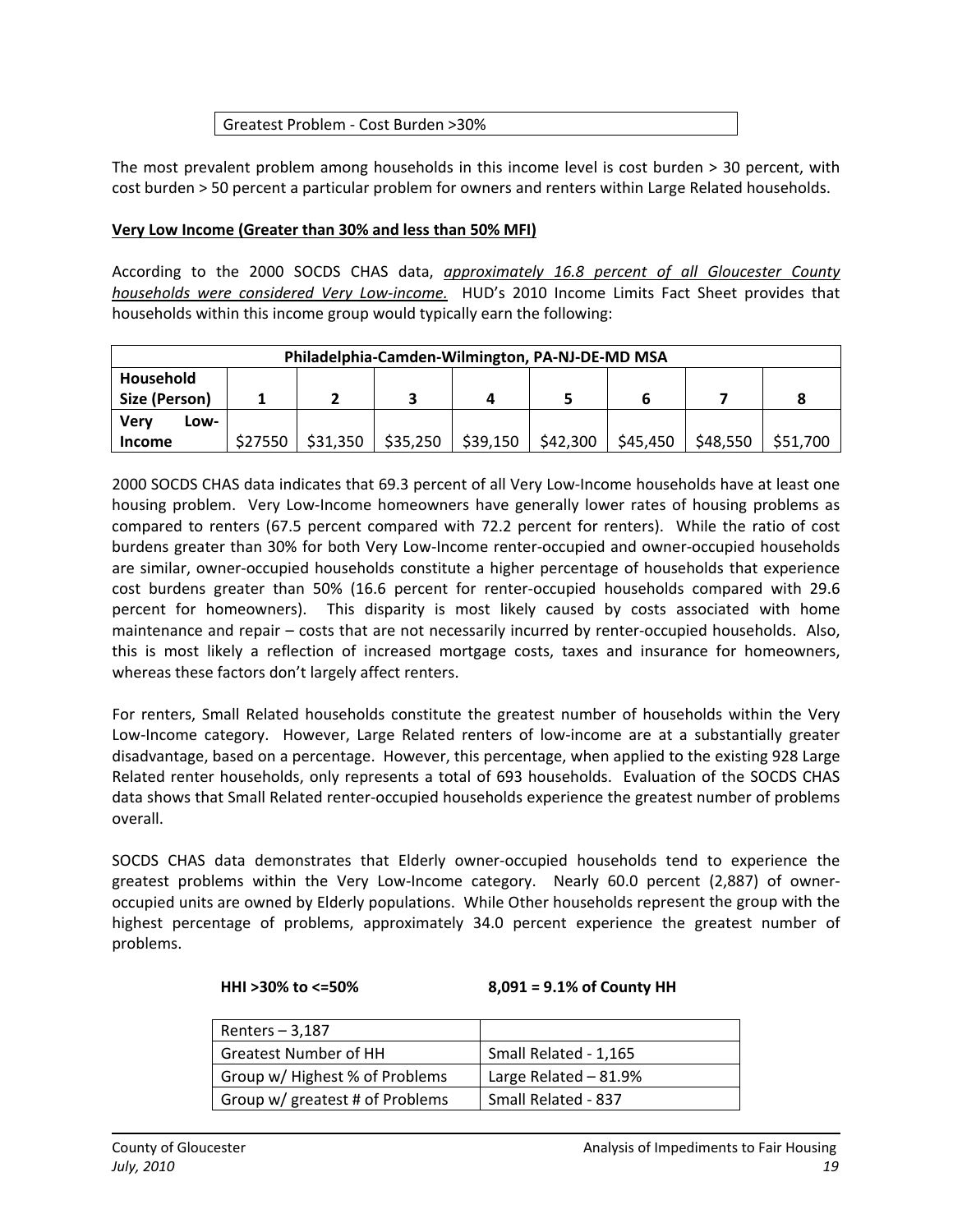Greatest Problem ‐ Cost Burden >30%

| Owners - 4,904                      |                   |  |
|-------------------------------------|-------------------|--|
| <b>Greatest Number of HH</b>        | Elderly $- 2,887$ |  |
| Group w/ Highest % of Problems      | Other - 93.6%     |  |
| Group w/ greatest # of Problems     | Elderly - 1,636   |  |
| Greatest Problem - Cost Burden >30% |                   |  |

The most prevalent problem for households in this income range is cost burden >30 percent for smallrelated renter households and elderly owner households.

Many Very Low-income renter households pay housing costs that exceed the 30-percent affordability threshold. Although substantially fewer of these households have severe housing cost burdens, other problems such as overcrowding and substandard conditions are prevalent. Overcrowding may be a particular concern for Large Related renter households in this income category.

#### **Low Income (Greater than 50% and less than 80% MFI)**

According to the 2000 SOCDS CHAS data, *approximately 9.0 percent of all Gloucester County households were considered Very Low‐income.* HUD's 2010 Income Limits Fact Sheet provides that households within this income group would typically earn the following:

| Philadelphia-Camden-Wilmington, PA-NJ-DE-MD MSA |          |          |          |          |          |          |          |          |
|-------------------------------------------------|----------|----------|----------|----------|----------|----------|----------|----------|
| Household                                       |          |          |          |          |          |          |          |          |
| Size (Person)                                   |          |          |          |          |          |          |          |          |
| Low-Income                                      | \$43.900 | \$50,150 | \$56,400 | \$62,650 | \$67,700 | \$72,700 | \$77,700 | \$82,700 |

Low‐Income households are far less likely to experience housing problems than are the owner and renter households in the extremely low- and low-income categories. Only 44.3 percent of all Low-Income households reported having a housing problem according to the SOCDS CHAS data, with 44.2 percent reporting a cost burden and 9.2 percent reporting a severe cost burden.

While in comparison, Low-Income households tend to experience less housing problems than Extremelyand Very Low-Income households, Low-Income renters experience far less housing problems that Low-Income homeowners in Gloucester County. SOCDS CHAS data demonstrates that Small Related renter‐ and owner-occupied households tend to experience the majority of housing problems and burdens within this income category.

Of the 4,051 Low‐Income renter‐occupied households, nearly 42.0 percent (1,686) of these households are dominated by Small Related households. While Large Related households have the highest percentage of problems, Small Related households are make up a majority of those households that experience the greatest number of problems with 507 Small Related households experiencing at least one housing problem.

Low‐Income owners and renters can be affected by the presence of incipient blight in their communities. The deterioration of occupied housing and the emergence of vacant houses in neighborhoods that have been relatively stable may influence Low‐Income households to seek housing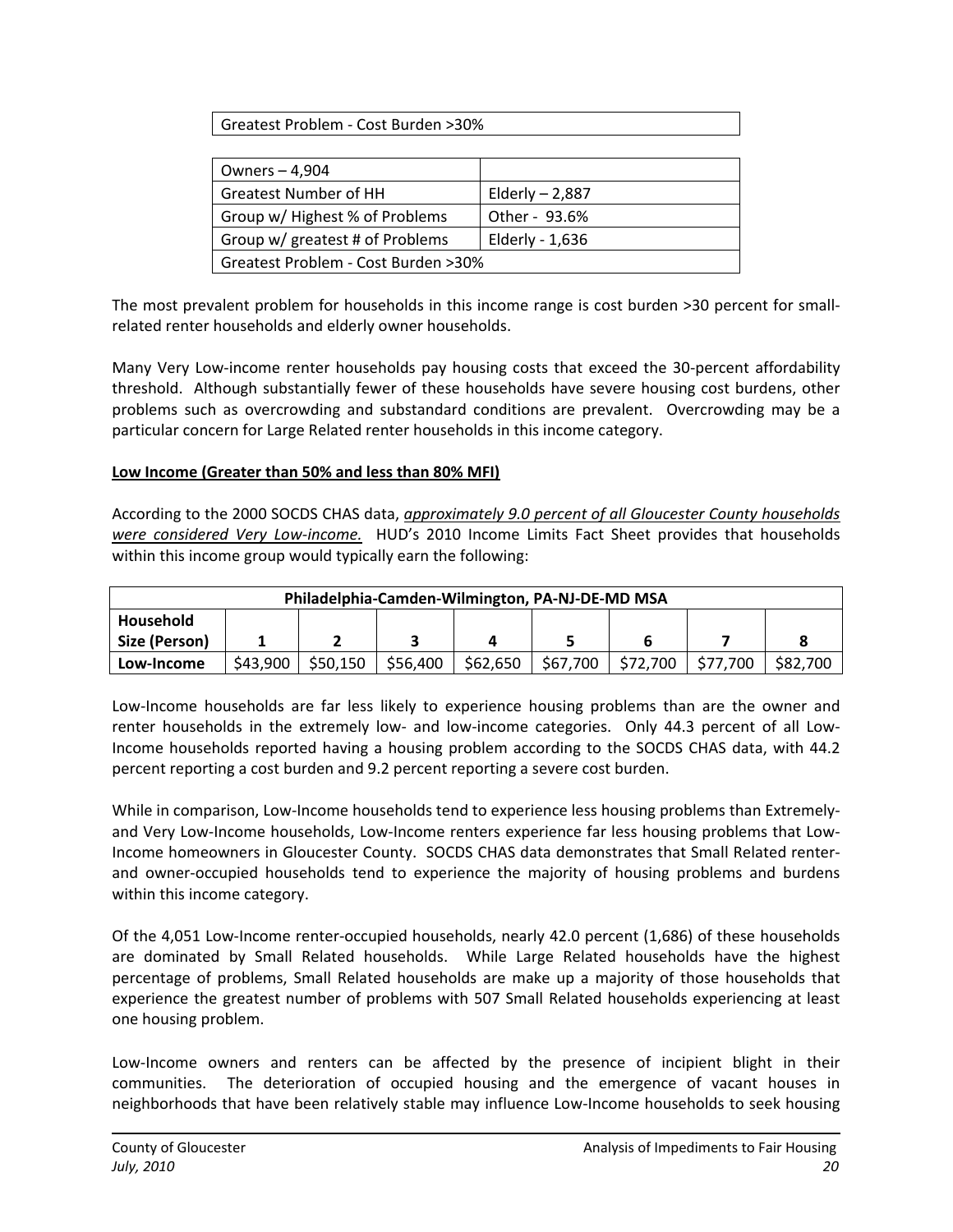elsewhere. It may be viable for the County to utilize market value analyses to create a data driven framework for restoring market viability and wealth in distressed urban real estate markets, or for those areas on the verge of such distress. Market value analyses are designed to help governments and private investors target investment and prioritize action in ways that can leverage investment and revitalize neighborhoods.

| Renters $-4,051$                                       |                       |  |
|--------------------------------------------------------|-----------------------|--|
| <b>Greatest Number of HH</b>                           | Small Related - 1,686 |  |
| Group w/ Highest % of Problems                         | Large Related - 46.5% |  |
| Group w/ greatest # of Problems<br>Small Related - 507 |                       |  |
| Greatest Problem - Cost Burden >30%                    |                       |  |

| Owners - 10,900                     |                       |  |
|-------------------------------------|-----------------------|--|
| <b>Greatest Number of HH</b>        | Small Related - 4,332 |  |
| Group w/ Highest % of Problems      | Other - 74.3%         |  |
| Group w/ greatest # of Problems     | Small Related - 2,633 |  |
| Greatest Problem - Cost Burden >30% |                       |  |

The most prevalent problem among households in this income range is cost burden >30 percent among small-related renters and small-related owners. In fact, cost burdens greater than 50% are insignificant for both renter- and owner-occupied households within the Low-Income category, at 2.5 percent and 11.7 percent respectively.

Affordability is a less significant problem for Low‐Income households generally; the incidence of severe housing cost burdens is significantly less for every category of households when compared to Extremely‐ and Very Low-Income households. Of all households, Low-Income Small Related owner-households experience the most severe cost burdens with 589 households.

#### **Middle Income (Greater than 80% and less than 120% MFI)**

According to the 2000 SOCDS CHAS data, *approximately 65.5 percent of all Gloucester County households were considered Middle‐income, which represents a majority of the County's households.* HUD's 2010 Income Limits provides that the Median Family Income for the Philadelphia‐Camden‐ Wilmington, PA‐NJ‐DE‐MD MSA is \$78,300.00.

#### **HHI >80% MFI 59,439 HH = 65.5% of County HH**

| Renters $-6,085$                    |                       |  |
|-------------------------------------|-----------------------|--|
| <b>Greatest Number of HH</b>        | Small Related - 2,633 |  |
| Group w/ Highest % of Problems      | Large Related - 22.8% |  |
| Group w/ greatest # of Problems     | Small Related - 109   |  |
| Greatest Problem - Cost Burden >30% |                       |  |

Owners – 52,354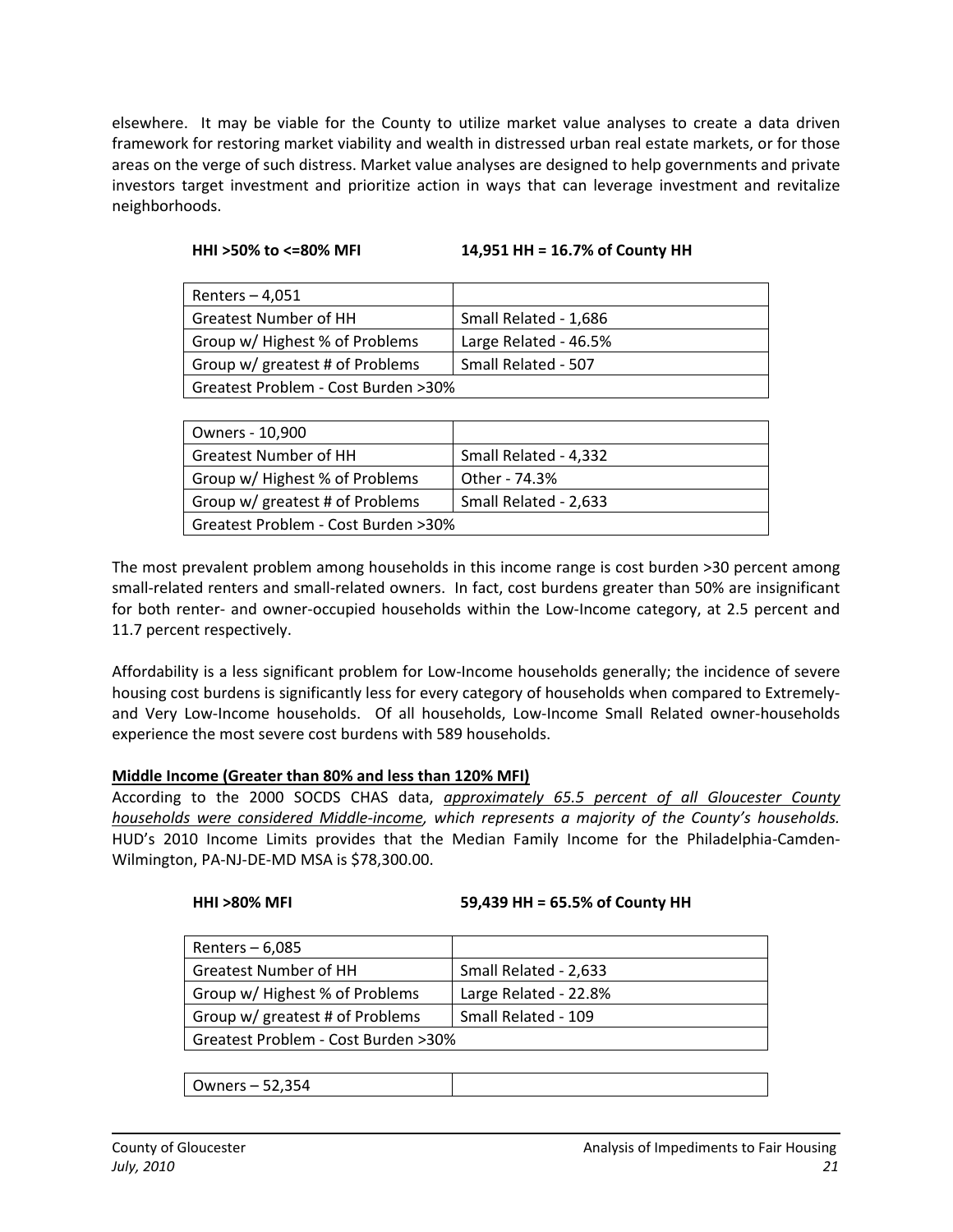| <b>Greatest Number of HH</b>                             | Small Related - 32,692 |  |  |
|----------------------------------------------------------|------------------------|--|--|
| Group w/ Highest % of Problems                           | Other - 20.9%          |  |  |
| Group w/ greatest # of Problems<br>Small Related - 3,661 |                        |  |  |
| Greatest Problem - Cost Burden >30%                      |                        |  |  |

An overwhelmingly 89.5 percent of Middle‐Income households are homeowners. For renters, affordability doesn't appear to be a significant issue, with the exception for some Small Related households.

The most prevalent problem among the households at this income level appears to be overcrowding among the Large Related households though cost burdens >30 percent is a significant problem among Small Related households. Overcrowding and substandard housing conditions tend to afflict Large Related renter‐occupied households. Approximately 22.8 percent of all renter households that report at least one housing problem are Middle‐Income Large Related.

Overall, the majority of Middle‐income households is able to avoid experiencing housing problems and even cost burdens. This finding suggests that, with possible exceptions of Large Related renter households, Middle‐income households are capable of locating decent and affordable housing in the Gloucester County housing market area.

Overall, affordability is a problem for a smaller segment of Middle‐income homeowners, and severe affordability problems are manageable within the Middle‐Income group. Approximately, 10.3 percent of all Middle‐Income households experience a cost burden greater than 30%. Less than 1.0 percent (0.6 percent) experience severe cost burdens.

#### **Households with Mobility and Self Care Limitations**

An analysis of households with mobility and self care limitation reveals that 17.4 percent of the County's total households reported some type of mobility or self‐care limitation in the 2000 U.S. Census. Nearly one‐third of these households (32.2%) have income less than 50 percent of the Median Family Income. The numbers of households at the lowest income level is almost evenly split between owner and renter households (2,734 owner v. 2,360 renters). However, as income levels rise, the difference between the number o renter and owner housholeds rises markedly and the total number renter housholeds withi mobility problems (3,787) is about one‐half the total number of owner households (7,350). The number of households (renter vs. owner) reporting problems provides the same proportion.

The table below shows the numbers of households by household type. Other households constitute the largest group, 60.5 percent of all households with mobility problems. The Extra Elderly represent 20.9 percent of total households with mobility problems and owner households constitute 73.8 percent of Extra Elderly. In the same way, elderly owner households constitute 76.6 percent of Elderly households with mobility problems.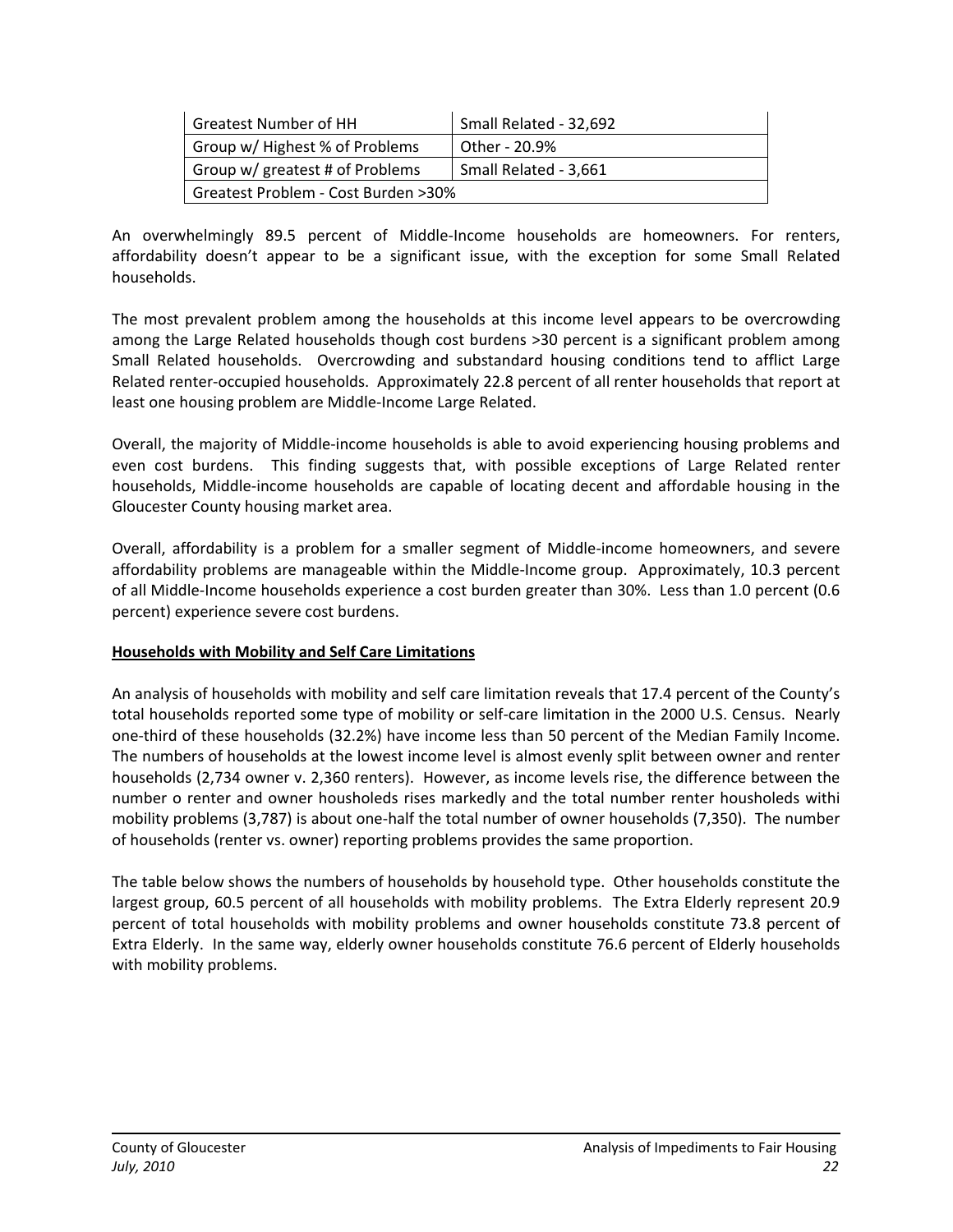|                      | Renter | Owner  | <b>Total</b> |  |  |  |
|----------------------|--------|--------|--------------|--|--|--|
| <b>Extra Elderly</b> | 869    | 2,454  | 3,323        |  |  |  |
| <b>Elderly</b>       | 678    | 2,244  | 2,922        |  |  |  |
| <b>Other</b>         | 2,240  | 7,350  | 9,590        |  |  |  |
| Total                | 3,787  | 12,048 | 15,835       |  |  |  |
|                      |        |        |              |  |  |  |

#### **Households with Mobility & Self‐care Limitations By Type By Household**

*Source: 2000 U.S. Census*

Thus, while there are significant numbers of the elderly and extra elderly with housing problems, by far the greatest number of reported problems lie with the Other households and Other Owner households in particular.

#### **Overcrowding**

Overcrowding is defined as a household having more than 1.01 persons per room.

An analysis of 2006‐2008 American Community Survey (ACS) data, as provided by the U.S. Census Bureau, on overcrowding throughout the County revealed that overall 1.3 percent of households were living in overcrowded conditions. This represents 1,187 housing units. Of these 1,187 units, 970 (1.1 percent) of these units experienced overcrowding at 1.01 to 1.50 occupants per room, while 217 units (0.24 percent) experienced overcrowding at 1.51+ occupants per room.

However, these figures should be taken as only a rough indicator of the scope of the overcrowding problem. Because of high rents and low incomes, some households may have two or three families living in one apartment unit. Fearing eviction or difficulty with the law, many families do not report overcrowding, and indeed may encourage it to lessen the cost burden on individual families. Thus, overcrowding may be more common than the figures alone would indicate.

#### **Substandard Housing**

The County definition of substandard housing is a housing unit with one or more serious code violations. For the purposes of this analysis the County will also use the lack of a complete plumbing or a complete kitchen as an indicator of substandard housing, as provided by the 2006‐2008 ACS data.

2006‐2008 ACS data reported that there were 261 housing units within the County that lacked complete plumbing and 299 units that lacked a complete kitchen. Assuming that these units do not overlap, there were 560 substandard units within the County, by this definition. This represents less than 1.0 percent of the total housing units within the County. Thus, substandard housing is not a major concern in Gloucester County.

#### **Median Sales Prices for Housing in Gloucester County**

According to the National Association of Realtors, median sales prices of existing single‐family homes in the two metropolitan areas bordering Gloucester County (the Atlantic County and Philadelphia‐Camden‐ Wilmington metropolitan areas) increased between the first and third quarters of 2009. By the end of the third quarter, however, median sales prices had dropped substantially lower than 2008 price levels and had remained lower than prices in the Northeast region. This pattern was characteristic of the single-family market in both the region and the nation as a whole.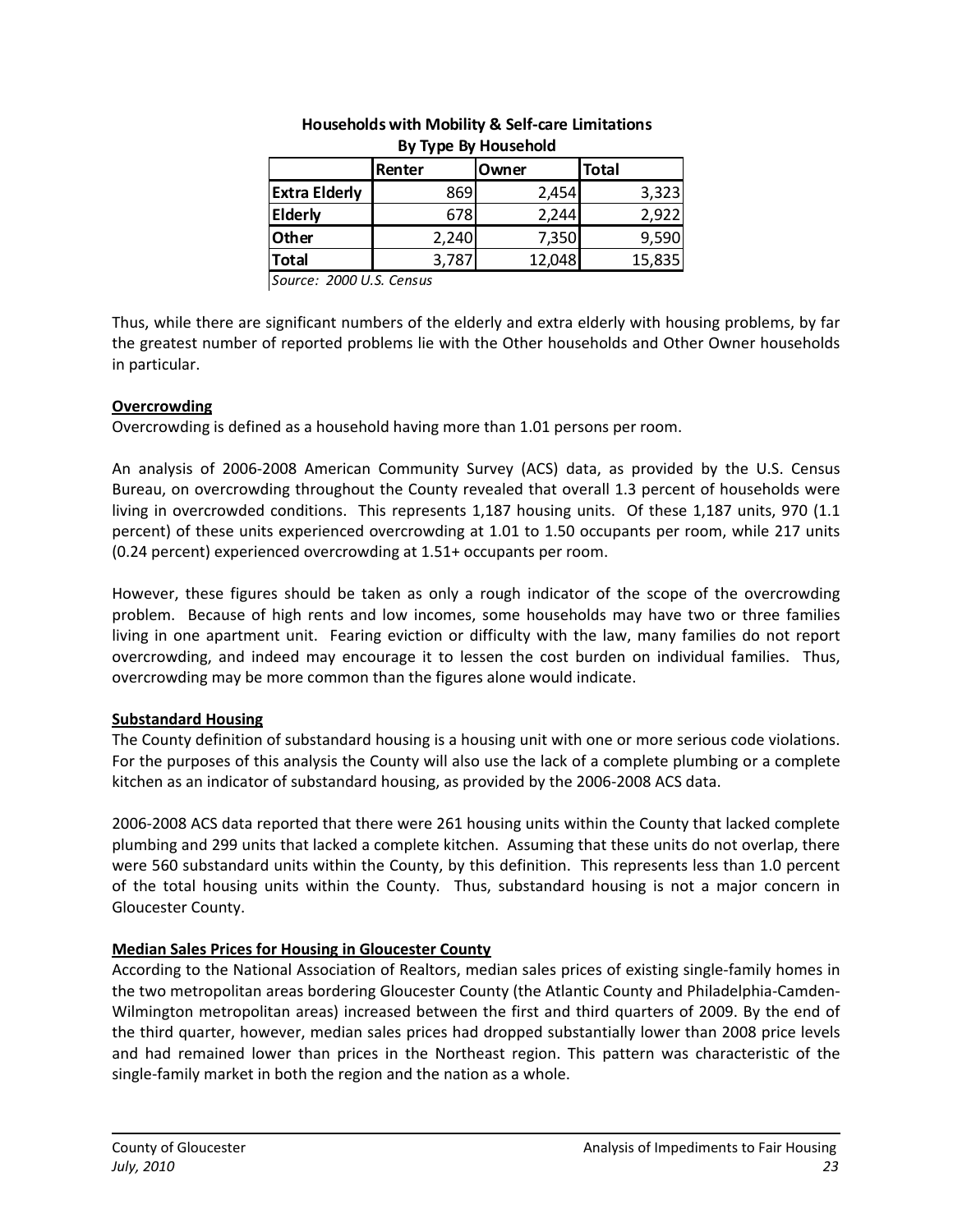|                         |       |       |       |       | 2009      |       |
|-------------------------|-------|-------|-------|-------|-----------|-------|
|                         | 2006  | 2007  | 2008  | 1Q    | <b>2Q</b> | 3Q    |
| <b>United States</b>    | 221.9 | 217.9 | 196.6 | 167.3 | 174.2     | 177.9 |
| Northeast Region        | 280.3 | 288.1 | 271.5 | 235.2 | 245.8     | 244.5 |
| <b>Atlantic County</b>  |       |       |       |       |           |       |
| Metropolitan Area       | 254.8 | 269.7 | 253.3 | 219.1 | 218.7     | 223.0 |
| Philadelphia-Camden-    |       |       |       |       |           |       |
| Wilmington Metropolitan |       |       |       |       |           |       |
| Area                    | 230.2 | 234.9 | 231.4 | 206.0 | 211.0     | 227.5 |

#### **Median Sales Prices of Existing Single‐Family Homes 2006 through Third‐Quarter 2009**

*Source: National Association of Realtors*

The demand for housing in New Jersey has been consistently high for the last decade, driving prices upward in the process. The median sale price for an existing home in Gloucester County was \$186,000 in the third quarter of 2009 according to the Boxwood Means, Inc. Like median sales prices, the actual number of home sales declined, as a result of the subprime mortgage lending crisis and the economic recession.

| <b>Median Sales Price</b>   | 2008      |       | 2009 Q1   | 2009 Q <sub>2</sub> | 2009 Q3   |
|-----------------------------|-----------|-------|-----------|---------------------|-----------|
|                             | \$200,000 |       | \$183,500 | \$185,000           | \$186,000 |
|                             |           |       |           |                     |           |
| <b>Number of Home Sales</b> |           | 2008  | 2009 Q1   | 2009 Q2             | 2009 Q3   |
|                             |           | 3.751 | 524       | 966                 | 1,234     |

The demand for affordable housing for low‐ and moderate‐income households has been persistent. The Housing Market Analysis worksheet shows that the overall vacancy rate for rental units is a very low (1.0 percent), and that the rate for sale units is the same.

Among rental units affordable to Extremely Low‐, Very Low‐ and Low‐Income households, 22.0, 32.5 and 57.8 percent of units, respectively, were occupied by persons to whom these units were affordable, indicating a shortfall of some 12,974 affordable units at these income levels (owner- and renteroccupied units combined). 2000 SOCDS CHAS data documented that over 36.2% of the County's renter‐ occupied households were cost burdened. This means that renters in all income categories were paying greater than 30% of monthly income for shelter costs. Approximately, 3,021 Extremely Low‐, 2,167 Very Low- and 1,069 Low-Income renter-occupied households experienced cost burden. Without some type of rental assistance, a portion of the population (approximately 6,257 households) are in danger of homelessness.

|                          | <b>Total</b>      | Cost          | No Cost       | Affordability |
|--------------------------|-------------------|---------------|---------------|---------------|
|                          | <b>Households</b> | <b>Burden</b> | <b>Burden</b> | <b>Need</b>   |
| <b>Extremely</b><br>Low- |                   |               |               |               |
| Income                   | 7,722             | 78.0%         | 22.0%         | 1,699         |
| <b>Very Low-Income</b>   | 8,091             | 67.5%         | 32.5%         | 2,630         |
| Low-Income               | 14,957            | 42.2%         | 57.8%         | 8,645         |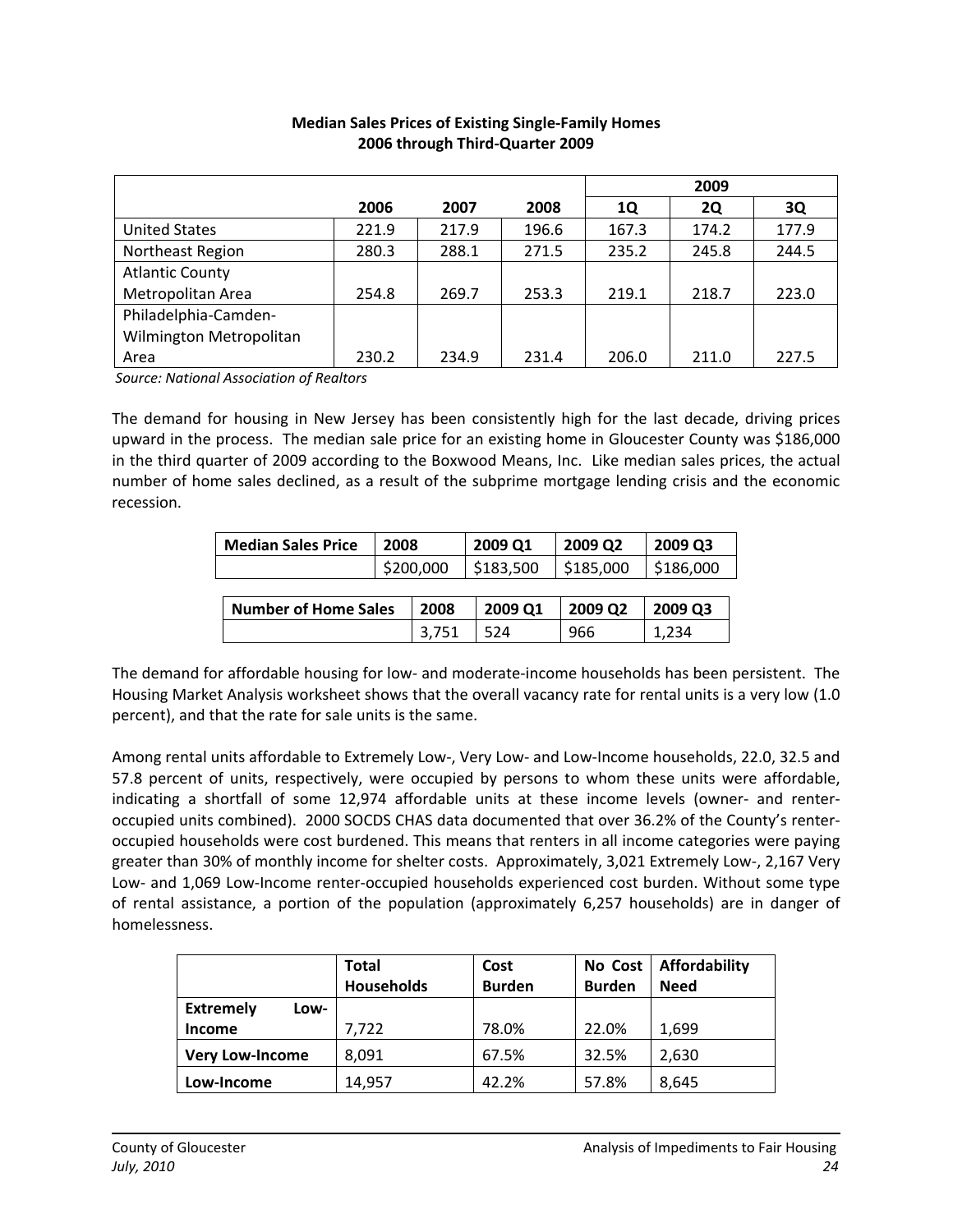| Affordable<br>Total |  |        |
|---------------------|--|--------|
| <b>Housing Need</b> |  | 12.974 |

The median monthly housing costs for mortgaged owners was \$1,911, where as non-mortgaged owners had median monthly housing costs of \$735, and renters had median monthly housing costs of \$931. Overall, 40.0 percent of owners have mortgages, 26.0 percent of owners do not have mortgages, and 35.0 percent of renters in Gloucester County spent 30 percent or more of household income on housing.

#### **Residential Building Permits**

The U.S. Department of Housing and Urban Development reported that single‐family building permit authorizations in the Philadelphia‐Camden‐Wilmington, PA‐NJ‐DE‐MD Core Base Statistical Area dropped from a high of 15,504 in 2004 to 4,962 in 2009. Multi‐family permit authorizations peaked in 2004 then dropped sharply in the following two years, with only 9,542 permits issued in 2006 and 7,269 issued during 2007.

#### **Residential Building Permits Authorized, 2003‐2009 Philadelphia‐Camden‐Wilmington, PA‐NJ‐DE‐MD Units Authorized By Building Permits by Core Base Statistical Areas(CBSA's) (Includes Permit Areasthat only report once a year)**

| Type                 | 2009  | 2008   | 2007   | 2006   | 2005   | 2004   | 2003   |
|----------------------|-------|--------|--------|--------|--------|--------|--------|
| <b>Single Family</b> | 4.963 | 7.269  | 9.542  | 11.717 | 15.041 | 15.504 | 15,367 |
| <b>Multi-Family</b>  | 2,130 | 3,301  | 3.935  | 5.495  | 5.201  | 5.506  | 5,713  |
| <b>Total</b>         | 7,093 | 10.570 | 13.477 | 17.212 | 20.242 | 21.010 | 21,080 |

 *Source: SOCDS Data Base at: <http://socds.huduser.org/permits/summary.odb>*

#### **Rental Housing and Housing Affordability**

The table below shows the HUD fair market rent levels calculated for apartments of various sizes in the Gloucester County (which is part of the **Philadelphia‐Camden‐Wilmington, PA‐NJ‐DE‐MD CBSA)**.

#### **HUD Fair Market Rents, FY 2010**

| <b>Area Jurisdiction</b>      | 0-Bedrooml    | 1-Bedroom | 2-Bedroom. | 3-Bedrooml |
|-------------------------------|---------------|-----------|------------|------------|
| <b>Gloucester County 2010</b> | $803.00$   \$ | 915.00    | 1,095.00   | 1.339.00   |

*Source: US Department of Housing and Urban Development, National Low Income Housing Coalition*

Based on this information, the table below provides annual and monthly wages that a single‐person household would have to earn in order to afford a two-bedroom apartment priced at HUD FMR. Based on the 2010 median family income estimates, rental housing in these areas appears to be more affordable than in other real estate markets, with housing priced at Fair Market Rent levels affordable to families and households at or significantly below the median. As shown above, housing affordability would be a significant problem for families at the very low income level (fifty percent of area median), with incomes of \$39,150.00or less.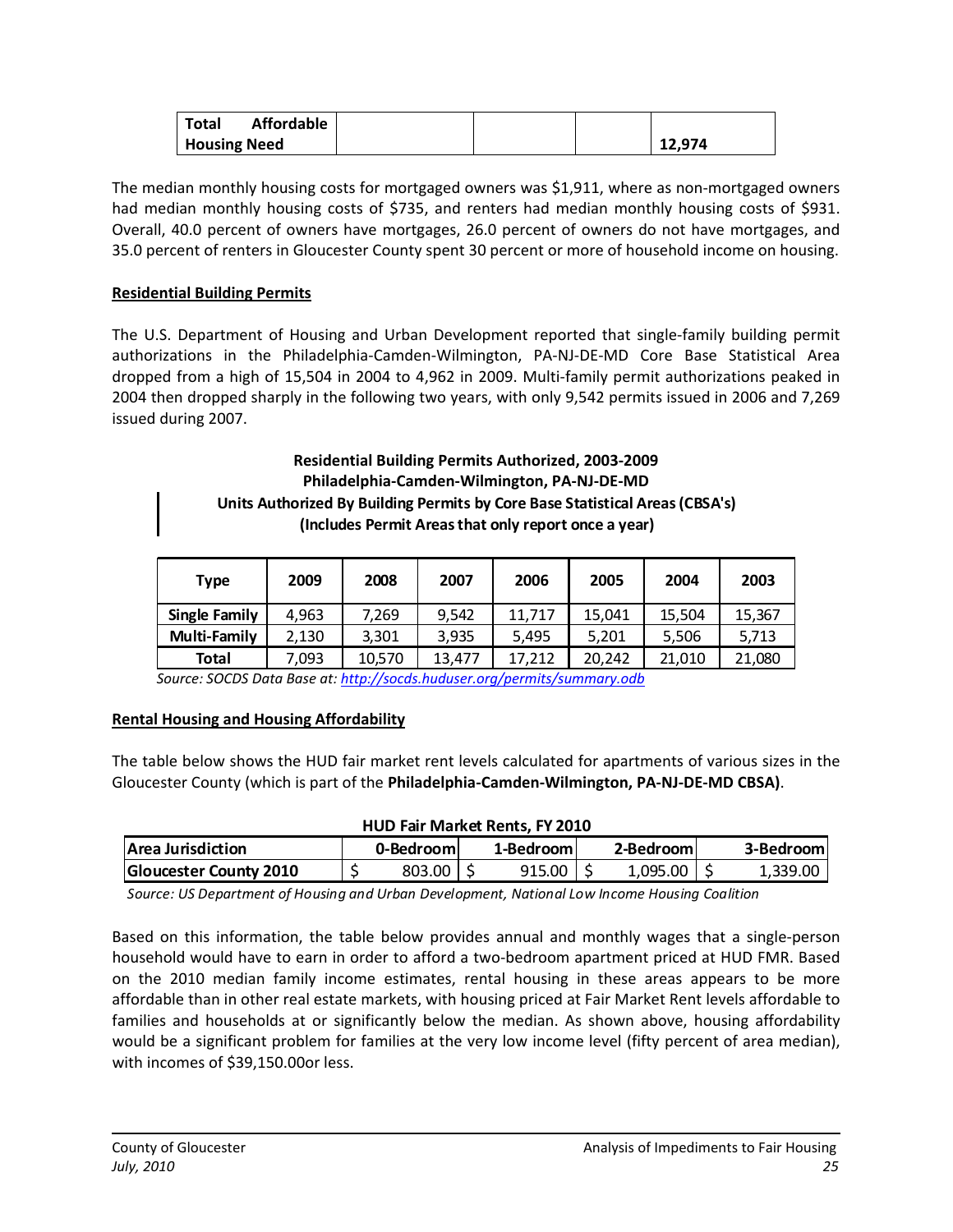#### **Rental Housing Affordability Gloucester County**

|                                                                     |   | <b>Gloucester County</b> |
|---------------------------------------------------------------------|---|--------------------------|
| <b>Fair Market Rent for 2-Bedroom Apartment</b>                     |   | 1,095.00                 |
| Income Needed to Afford 2-BR apt at FMR                             |   |                          |
| Annual                                                              |   | 43,800.00                |
| Monthly                                                             |   | 3,650.00                 |
| <b>FY 2010 Median Family Income (HUD estimate)</b>                  |   |                          |
| Area Median                                                         | Ś | 78,300.00                |
| <b>HUD Income Limits</b>                                            |   |                          |
| Low Income/Family of Four (80% area median)                         |   | 62,650.00                |
| Very Low Income/Family of Four (50% area median)                    | ċ | 39,150.00                |
| Causes, UUD detainublished bu Neticeal Lau Inconsollation Conlition |   |                          |

*Source: HUD data published by National Low Income Housing Coalition*

In today's especially restrictive mortgage market, many prospective homebuyers with incomes at or below median would be likely to have difficulty qualifying for financing. However, assuming the availability of mortgage financing and assuming that buyers obtain mortgages for which debt service does not exceed thirty percent of income, the mortgage amounts and associated home purchase prices that would be available to buyers within the income ranges associated with 100 percent, 80 percent, and 50 percent of median family income as characterized above.

#### **Disability Status**

A handicap is defined as a physical or mental impairment that substantially limits one or more life activities. Discrimination based on physical, mental, or emotional handicap, provided "reasonable accommodation" can be made is prohibited. Reasonable accommodation may include changes to address the needs of the disabled persons and may include adaptive structural changes as well as administrative changes, provided these changes can reasonably be made.

It is difficult to accurately determine the size of the disabled population in a given area largely due to difficulty in defining what constitutes a disability. Census estimates traditionally define the handicapped population from a rather narrow perspective.

The 2005‐2007 American Community Survey (U.S. Census) reported 32,834 disabled persons within Gloucester County, representing 12.5 percent of the population.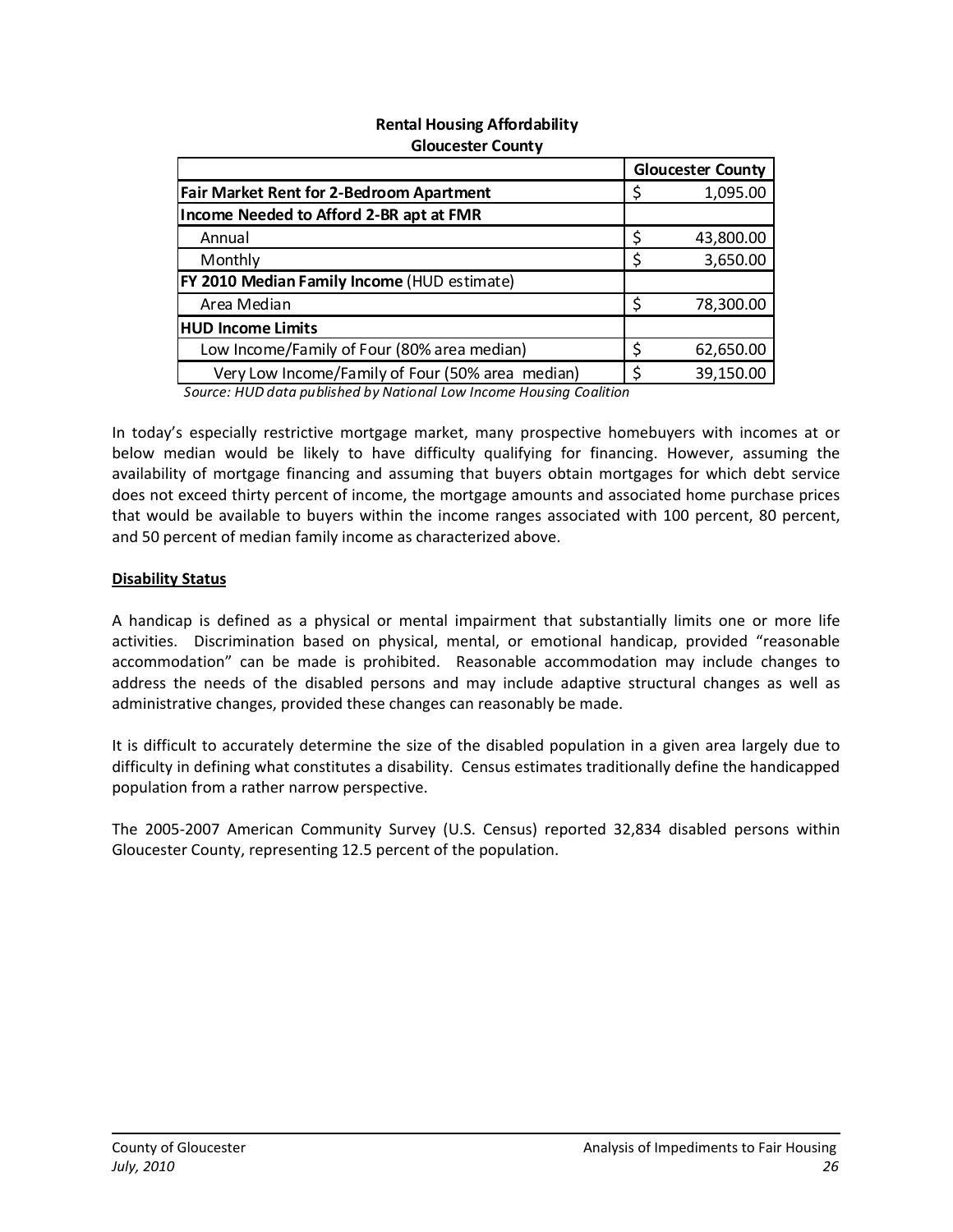| Estimate | <b>Margin of Error</b> | <b>Percent</b>                        | <b>Margin of Error</b>                                     |
|----------|------------------------|---------------------------------------|------------------------------------------------------------|
| 262,770  |                        | 100%                                  | (X)                                                        |
|          |                        | 12.50%                                | $+/-0.6$                                                   |
|          |                        |                                       |                                                            |
|          |                        | 100%                                  | (X)                                                        |
| 1,991    | $+/-434$               | 4.70%                                 | $+/-1.0$                                                   |
|          |                        |                                       |                                                            |
|          |                        | 100%                                  | (X)                                                        |
| 18,971   | $+/-1,291$             | 10.00%                                | $+/-0.7$                                                   |
|          |                        |                                       |                                                            |
|          |                        | 100%                                  | (X)                                                        |
| 11,872   | $+/-695$               | 37.90%                                | $+/-2.2$                                                   |
|          |                        | 32,834<br>42,185<br>189,260<br>31,325 | $+/-163$<br>$+/-1,594$<br>$+/-458$<br>$+/-524$<br>$+/-210$ |

#### **DISABILITY STATUS OF THE CIVILIAN NONINSTITUTIONALIZED POPULATION**

*\*U.S. Census Bureau ACS 2005‐2007*

#### <span id="page-27-0"></span>**III. Evaluation of Current Fair Housing Profile**

This section of the *Analysis of Impediments to Fair Housing* provides a review of the existence of fair housing complaints or compliance reviews where a charge of a finding of discrimination has been made. Additionally, this section of the *Analysis of Impediments to Fair Housing* will review the existence of any fair housing discrimination suits filed by the Department of Justice or private plaintiffs in addition to the identification of other fair housing concerns or problems.

#### <span id="page-27-1"></span>**A. EXISTENCE OF FAIR HOUSING COMPLAINTS**

HUD's Office of Fair Housing and Equal Opportunity (FHEO) receive complaints by households regarding alleged violations of the Fair Housing Act. Thirty seven (37) complaints were filed in Gloucester County. Most of the complaints (19) were based on discrimination related to race or color. Disability status also made up a majority (11) of County complaints. The table below identifies the basis for the complaint.

#### **Title 8 complaint History since 2004**

| Gloucester County - Cases filed 2004 - Feb 2010 |                          |                    |                    |                |     |          |              |                      |       |  |  |
|-------------------------------------------------|--------------------------|--------------------|--------------------|----------------|-----|----------|--------------|----------------------|-------|--|--|
| City                                            | Race/Color               | National<br>Origin | Familial<br>status | Disability     | Sex | Religion | Retaliation  | Sexual<br>Harassment | Total |  |  |
| Clayton                                         | 0                        | 0                  | 0                  |                | 0   | $\Omega$ | 0            | 0                    |       |  |  |
| Deptford                                        | 0                        | $\overline{2}$     | 0                  | $\overline{2}$ | 0   | $\Omega$ | 0            | 0                    | 4     |  |  |
| Franklinville                                   | 0                        | $\Omega$           | 0                  | 1              | 0   | $\Omega$ | 0            | $\Omega$             |       |  |  |
| Glassboro                                       | $\overline{\mathcal{L}}$ | $\Omega$           | $\mathbf 0$        | $\Omega$       | 0   | $\Omega$ | 1            | $\Omega$             | 3     |  |  |
| Monroe<br>Township                              | $\Omega$                 | $\Omega$           | 0                  | 1              | 0   | $\Omega$ | $\mathbf{0}$ | $\Omega$             |       |  |  |
| Mt. Royal                                       | 1                        | $\Omega$           | 0                  | $\Omega$       | 0   | $\Omega$ | 0            | $\Omega$             |       |  |  |
| ullica Hill                                     | 0                        | 0                  | 0                  | 2              | 0   | 0        | 0            |                      |       |  |  |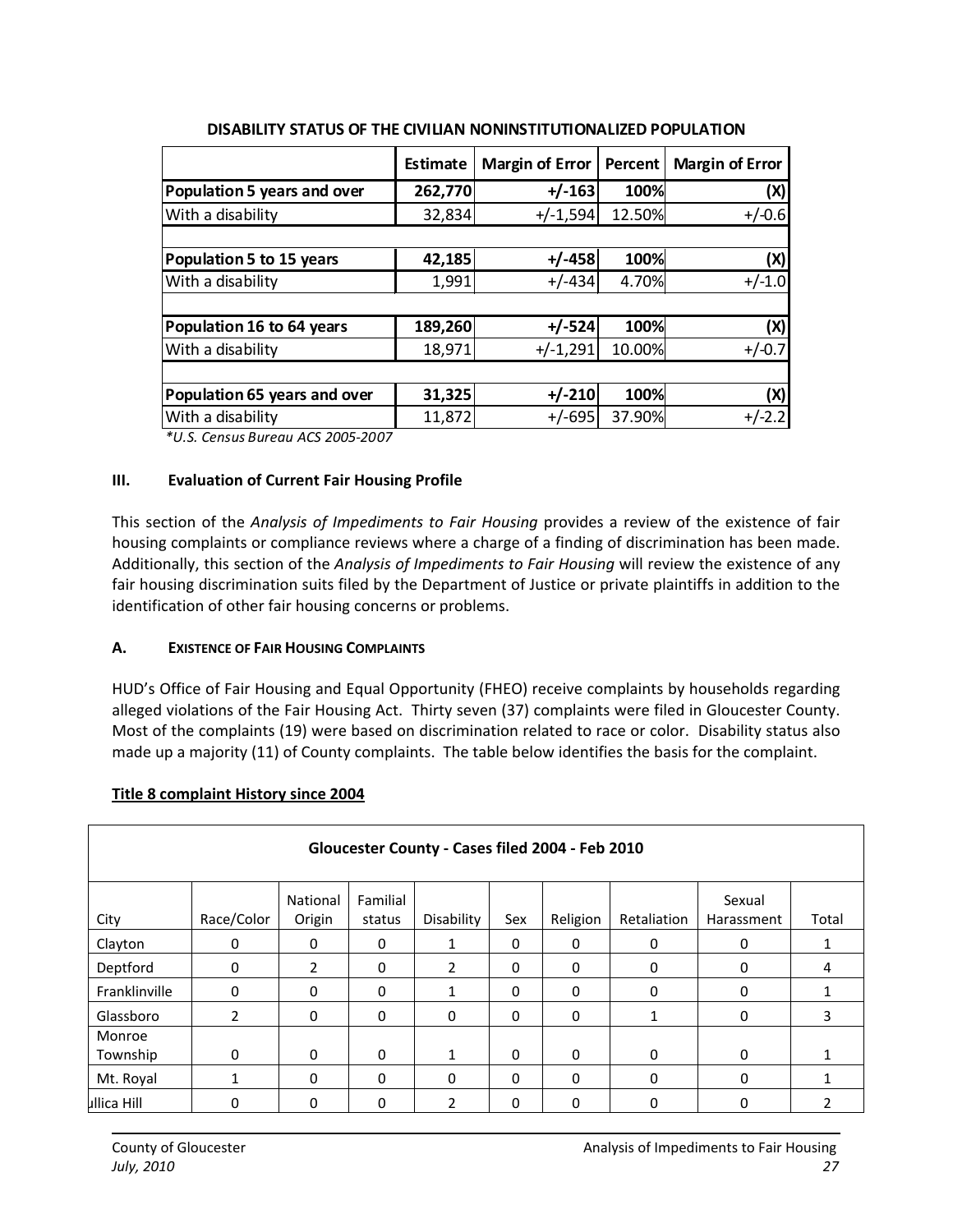| Newfield     | $\mathbf{1}$   | $\mathbf 0$ | $\mathbf 0$ | 0              | $\mathbf{1}$ | $\mathbf 0$ | 0                | $\mathbf 0$ | $\overline{2}$ |
|--------------|----------------|-------------|-------------|----------------|--------------|-------------|------------------|-------------|----------------|
| Paulsboro    | $\mathbf 1$    | 0           | 0           | $\overline{2}$ | 0            | 0           | $\boldsymbol{0}$ | $\Omega$    | 3              |
| Pitman       | $\mathbf{1}$   | 2           | $\pmb{0}$   | $\mathbf 0$    | $\mathbf 0$  | $\mathbf 0$ | 0                | $\mathbf 0$ | 3              |
| Sewell       | $\mathbf{1}$   | 0           | $\pmb{0}$   | 0              | 0            | $\mathbf 0$ | $\mathbf 0$      | 0           |                |
| Turnersville | 1              | $\mathbf 0$ | $\mathbf 0$ | 0              | 0            | $\mathbf 0$ | $\mathbf 0$      | $\Omega$    |                |
| Wenonah      | $\mathbf{1}$   | 0           | 0           | 0              | 0            | $\mathbf 0$ | 0                | 0           | 1              |
| West         |                |             |             |                |              |             |                  |             |                |
| Deptford     | $\overline{2}$ | 0           | 0           | $\mathbf 0$    | 0            | $\mathbf 0$ | 0                | 0           |                |
| Westville    | $\overline{2}$ | 0           | $\mathbf 0$ | $\Omega$       | 0            | $\Omega$    | $\mathbf 0$      | $\Omega$    | $\mathfrak{p}$ |
| Williamstown | 4              | 0           | 1           | $\overline{2}$ | 0            | $\Omega$    | $\mathbf 0$      | $\Omega$    | 7              |
| Woodbury     | 1              | 0           | 0           | $\mathbf 0$    | $\mathbf 0$  | $\mathbf 0$ | $\mathbf 0$      | $\mathbf 0$ | 1              |
| Woodbury     |                |             |             |                |              |             |                  |             |                |
| Heights      | $\mathbf{1}$   | $\Omega$    | 0           | $\Omega$       | $\Omega$     | $\mathbf 0$ | $\mathbf 0$      | $\Omega$    |                |
| <b>Total</b> | 19             | 4           | 1           | 11             | 1            | O           |                  | 0           | 37             |

#### <span id="page-28-0"></span>**B. EXISTENCE OF FAIR HOUSING DISCRIMINATION SUITS**

There are no Fair Housing discrimination suits that have been filed and are pending in the County of Gloucester.

#### <span id="page-28-1"></span>**IV. Identification of Impediments to Fair Housing Choice**

This section of the *Analysis of Impediments to Fair Housing* will discuss the existing conditions within the County of Gloucester that limit the choice of fair housing among owners and renters of similar income levels. This analysis is based upon the collected data describing the seven protected classes and the demographic assessment conducted for the County.

Identification of the barriers to fair housing is accomplished by analyzing the following:

- A. Public sector actions; and
- B. Private sector actions.

Both of these areas will be discussed in order to determine the existence of any impediments to fair housing in Gloucester County.

#### <span id="page-28-2"></span>**A. PUBLIC SECTOR**

An important element of the *Fair Housing Analysis* involves an examination of public policy in terms of its impact on housing choice. Public sector decision makers exert a profound effect on housing opportunities. Such policies as land use and zoning determine the kind of housing that can be found in a community. Other policies such as the location of parks, schools, transportation routes, and services also effect the composition of housing.

From a regulatory standpoint, local government measures to control land use such as zoning and subdivision define the range and density of housing resources that can be introduced to a community. Housing quality standards are enforced through the local building code and inspections procedures.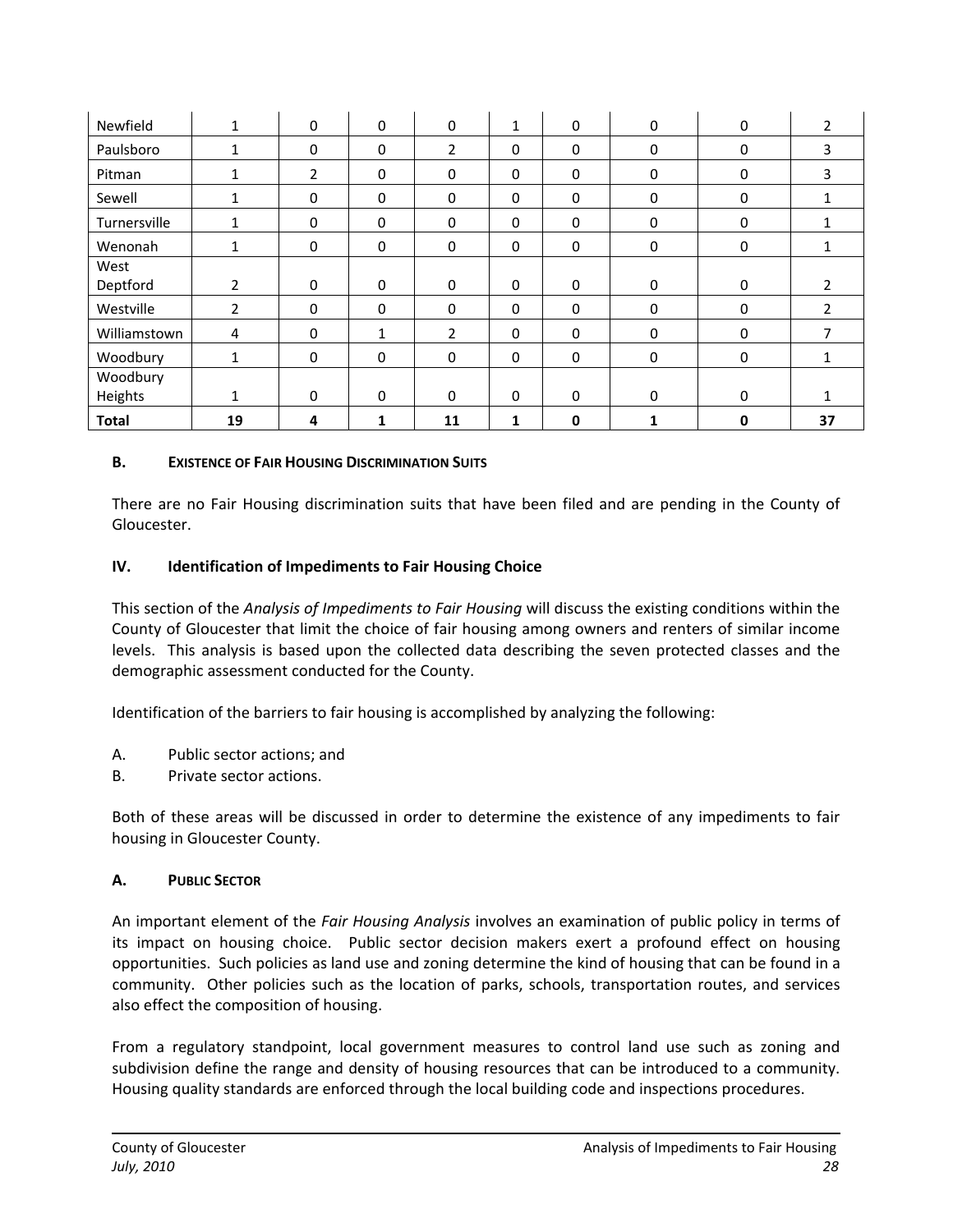From a budgetary standpoint, housing choice can be affected by the allocation of staff and financial resources to housing related programs and initiatives. The decline in federal funding opportunities for low-income housing has shifted much of the challenge of affordable housing production to state, county, and local government decision makers.

Finally, a community's sensitivity to housing issues is often determined by people in positions of public leadership. The perception of housing needs and the intensity of a community's commitment to housing related goals and objectives are often measured by board members, directorships and the extent to which these individuals relate within an organized framework of agencies, groups, and individuals involved in housing matters. The expansion of housing choice requires a team effort, and public leadership and commitment is a prerequisite to strategic action.

The purpose of this section of the *Analysis of Impediments to Fair Housing* is to evaluate the public policies within Gloucester County, and their constituent municipalities, the potential for impediments due to the policies, and to determine opportunities for furthering the expansion of housing choice for the protected classes.

#### <span id="page-29-0"></span>*Land Development Regulations and Development Standards*

Land use regulations that affect the protected classes by acting as impediments to fair housing include:

- Restrictive forms of land use that exclude any particular form of housing, particularly multi‐ family housing, or require inordinately large lot sizes that deter affordable housing development;
- $X$  Restrictive definitions of family that impede unrelated individuals from sharing a dwelling unit; and
- $X$  Placing administrative and siting constraints on group homes.

Comprehensive zoning and subdivision regulations that are considerate of the protected classes should also provide for handicapped parking as a percentage of the total minimum parking requirements along with curb cuts with the handicapped parking.

Zoning ordinances and environmental regulations impact the amount of land available for development and thus, impact land and housing costs. The most basic control of land us in New Jersey is local zoning (home rule) and not within the purview of the County.

The implementation of development standards sets minimum levels of protection for the public. However excessive street widths, parking requirements, curing and landscaping add to the cost of housing. Also, certain housing rehabilitation costs are increased because of the Uniform Construction Code (UCC). If the rehabilitation cost for a building exceeds fifty percent of its value, then the entire building must conform to the construction code. Other elements are accessibility standards, energy conservation and environmental cleanup regulations. The State has now gone to a use-based set of cleanup standards for contaminated sites, where residential uses must meet the highest standards for obvious reasons.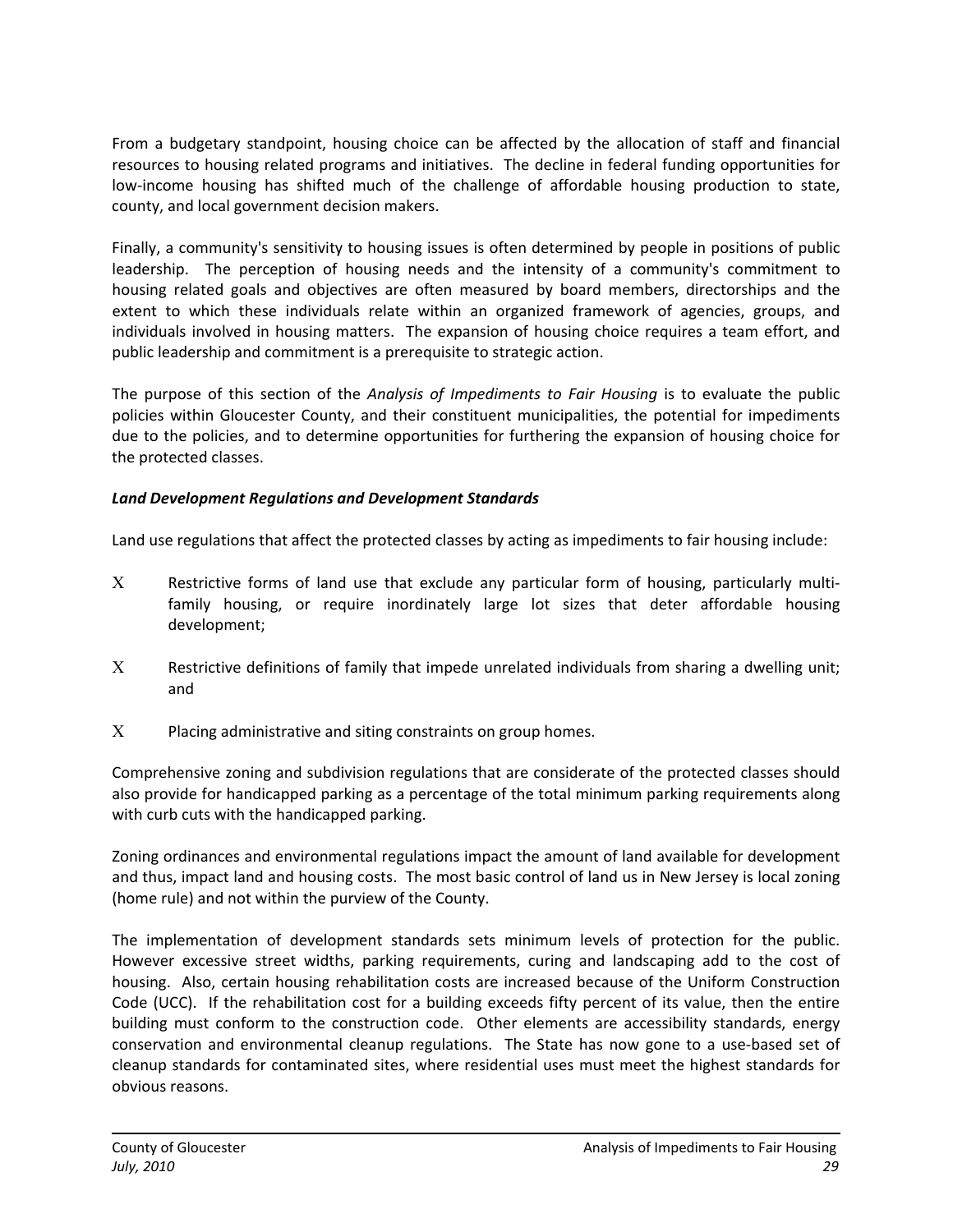#### <span id="page-30-0"></span>*Taxes*

Taxes impact housing affordability. While not an impediment to fair housing choice, real estate taxes can impact the choice that households make with regard to where to live. In New Jersey the school districts impose the largest share of the property tax. The reliance of schools on local taxes results in continuing increases in the property tax millage. The increases are most burdensome to low income homeowners. The tax increases are also usually passed on to renters through rent increases. There is a need to reform tax policy in New Jersey to reduce impediments to housing choice. The communities often are populated by long-time residents, many of whom are older and in need of services. While Gloucester County is largely residential, there are some major commercial districts throughout the region and may provide some (but minor) tax relief to those municipalities with proportionally high property taxes.

#### <span id="page-30-1"></span>*Public Financing*

For 22 years the County of Gloucester has funded a community development program with HUD CDBG and has funded community development programs through HOME funds for 18 years. Funds are used for a variety of public services, planning, removal of architectural barriers, and improvements to public facilities and infrastructure that support housing and economic development throughout the County. The community development program has served to benefit primarily low income persons in agreement with the statutory requirements.

The Gloucester County Department of Economic Development, Division of Housing and Community Development have had the responsibility of administering both the Community Development Block Grant (CDBG) Program and the HOME Investment Partnership (HOME) Program.

The Division staff directly administers the Owner Occupied Housing Rehabilitation Assistance Program and the Home Buyers Assistance Program. The Division oversees the Municipal construction projects for infrastructure and public facilities and the provision of youth and senior services working with municipal administrators and engineers and selected non-profit organizations. Affordable housing through nonprofit and for‐profit developers is also overseen by the Division staff.

The Housing Authority of Gloucester has operated a First‐time Home Buyers Program with American Dream Down‐payment Initiative funds. Additionally, the Housing Authority of Gloucester County administers the Tenant Based Rental Assistance program.

In addition, through its continuing participation in the Comprehensive Emergency Assistance System (CEAS) Committee, the Division has been able to be part of the planning process for various human service programs as well as gather information and provide input on priority service and housing needs for both the Continuum of Care Plan and the Consolidated Plan.

The County ensures that regulations affecting CDBG funds Gloucester County's housing programs emphasize provisions of prioritized assistance to low-income households. The County's community development and housing programs are important in addressing the needs of low‐income persons in the community.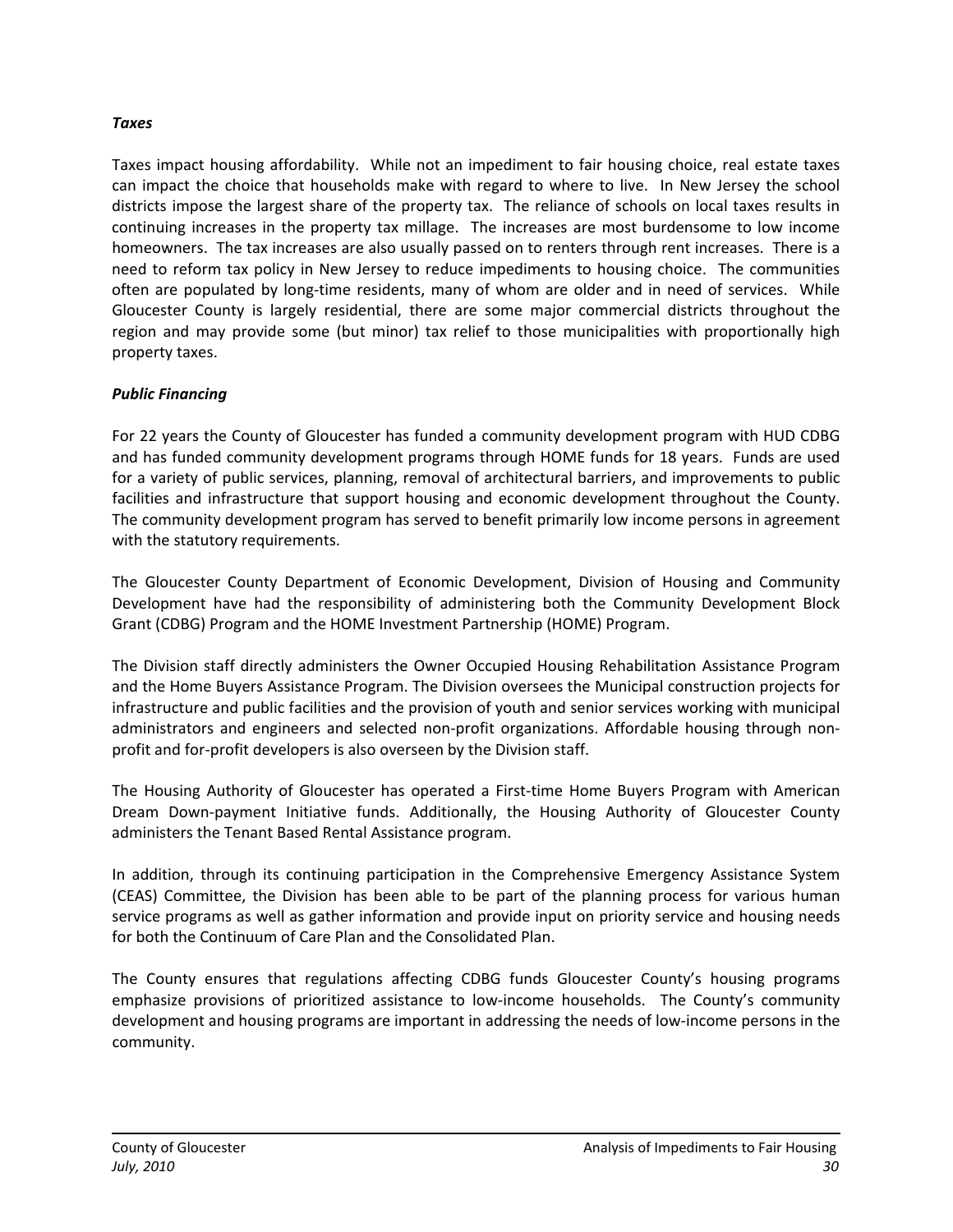#### <span id="page-31-0"></span>**B. Private Sector**

#### <span id="page-31-1"></span>*Real Estate Practices*

There are two local membership organizations for real estate brokers operating in Gloucester County to which Realtors within the County belong. Both the Gloucester County Board of Realtors (Board) and the New Jersey Association of Realtors (Association) are open for membership to any persons regardless of race, color, national origin, sex, religion, handicap or familial status.

Members of the Board and the Association are bound by the Code of Ethics of the National Association of Realtors. The Code of Ethics obligates members to maintain professional standards including affirmatively furthering fair housing. The Association enforces its Code of Ethics through a Disciplinary Commission consisting of members of the Association. The Association has an Affirmative Fair Housing Marketing Plan.

The Association makes available to their members a listing contract and agreement of sale which contains the statement from the State Attorney General about obligations and rights in the area of fair housing under State and federal laws. The members are not required to use the listing contract and agreement of sale, but under State law, any listing contract and agreement of sale must include the statement.

The Association has an Equal Opportunity/Fair Housing Committee. The Committee conducts seminars for the Association educating its members on the Fair Housing Act. Seminars have involved advertising and financing and the Committee has invited speakers from HUD and industry representatives to make presentations.

#### <span id="page-31-2"></span>*Private Financing*

Because credit history is a major reason for denial of home mortgage applications in the County of Gloucester it is expected that there may be opportunities for the banks to focus on the problem and work with applicants to address the on-going concern of problems with credit history. The following are actions that lenders need to consider to assist with reduction of the denial of home mortgage applications based on credit history:

- The lenders should share with the applicant the specific information on the credit report on which the denial was based.
- The lenders should give the applicant the opportunity to investigate questionable credit information prior to denial of a home mortgage application by the bank.
- The lenders should allow the applicants to offer alternative credit references in lieu of the standard traditional references.
- The lenders should take the unique credit practices of the various cultures into account when considering applications.
- **The lenders should refer applicants for credit counseling or other readily available services in the** community.

According to 2008 HMDA data, 9,467 loans originated for the purposes of purchasing, refinancing and improving housing units at an aggregate amount of \$1,641,635,000.00. Approximately, 2,185 (31.35%) loans originated for the purpose of purchasing a home; 5,186 loans originated for the purpose of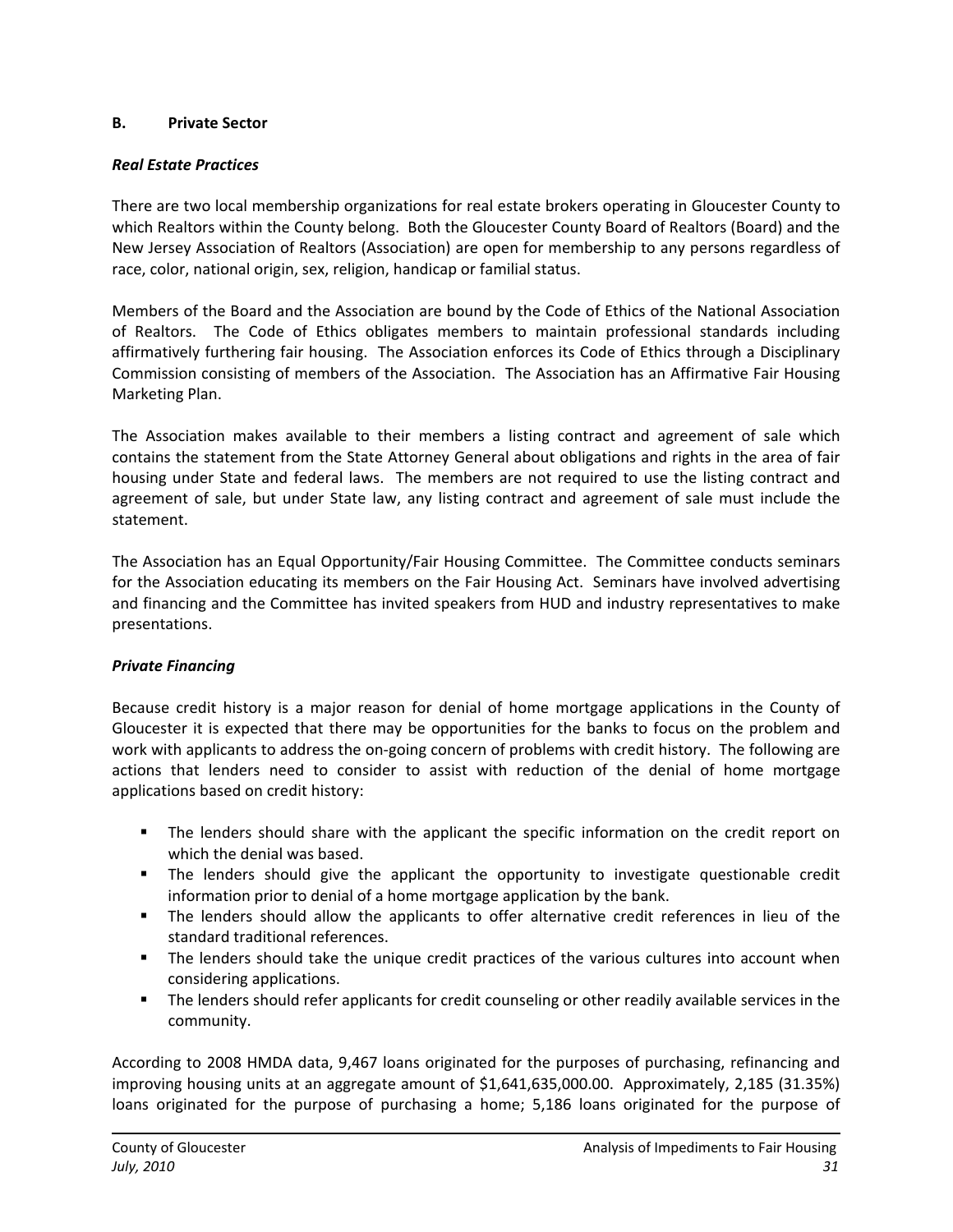refinancing a home; and 1,296 (13.69%) loans originated for home improvement. The median loan amount issued was approximately \$165,000.00.

In 2008, approximately 906 high‐cost loans originated within the County. A loan is considered high‐cost when there is a rate spread reported. The rate spread on a loan is the difference between the Annual Percentage Rate (APR) on the loan and the treasury security yield as of the date of the loan's origination. Rate spreads are only reported by financial institutions if the APR is three or more percentage points higher for a first lien loan, or five or more percentage points higher for a second lien loan. A rate spread of three or more suggests that a loan is of notably higher cost than a typical loan.

Of the 906 loans originated, approximately 270 high‐costs loans (29.8%) were used for purchase (108 used for government‐insured purchase and 162 used for conventional purchase). Approximately, 494 high-cost loans (54.5%) were issued for refinancing and 142 high-cost loans (15.6%) were used for home improvement. Of the total, nearly 73% of all high‐cost loans were originated to White applicants.

#### <span id="page-32-0"></span>**C. PUBLIC AND PRIVATE SECTOR**

#### <span id="page-32-1"></span>*Fair Housing Enforcement*

In addition to the Fair Housing Act, the New Jersey Law Against Discrimination (LAD) makes it unlawful to subject people to differential treatment based on race, creed, color, national origin, nationality, ancestry, age, sex, (including pregnancy), familial status, marital status, affectional or sexual orientation, atypical hereditary cellular or blood trait, genetic information, liability for military service, and mental or physical disability, including perceived disability and AIDS and HIV status. The LAD prohibits unlawful discrimination in employment, housing, places of public accommodation, credit and business contracts.

On September 5, 2002, Governor McGreevey signed the Section 8 Anti‐Discrimination bill which increases penalties for landlords who refuse to rent or lease to persons who receive federal rent subsidies or have children under the age of 18 (senior and age-restricted housing excluded). Under this law, a landlord who discriminates can be fined up to \$10,000 for a first offense and up to \$25,000 for a second offense. A person bringing action because of discrimination may be awarded a reasonable attorney's fee.

This law amends the existing "Law Against Discrimination" by prohibiting landlords from discriminating against tenants based upon a tenants' source of lawful income, such as Section 8 vouchers, or the age of their children. In addition, it also broadens the powers of housing authorities so that they can bring suit on behalf of a tenant who is discriminated against. The law is supported by a 1999 state Supreme Court ruling that says landlords cannot deny an apartment to tenants based solely on their sources of income.

The U.S. Department of Housing and Urban Development enforces the Fair Housing Act, which protects Americans against violations of housing rights. The County of Gloucester will act quickly and effectively on all complaints of discrimination to ensure every citizen will receive the full protection of the law.

#### <span id="page-32-2"></span>*Informational Programs*

The County of Gloucester will continue to invest in fair housing education and outreach. To ensure that fair housing is fully integrated into its housing, especially those most affected by housing discrimination, it is recommended that the County: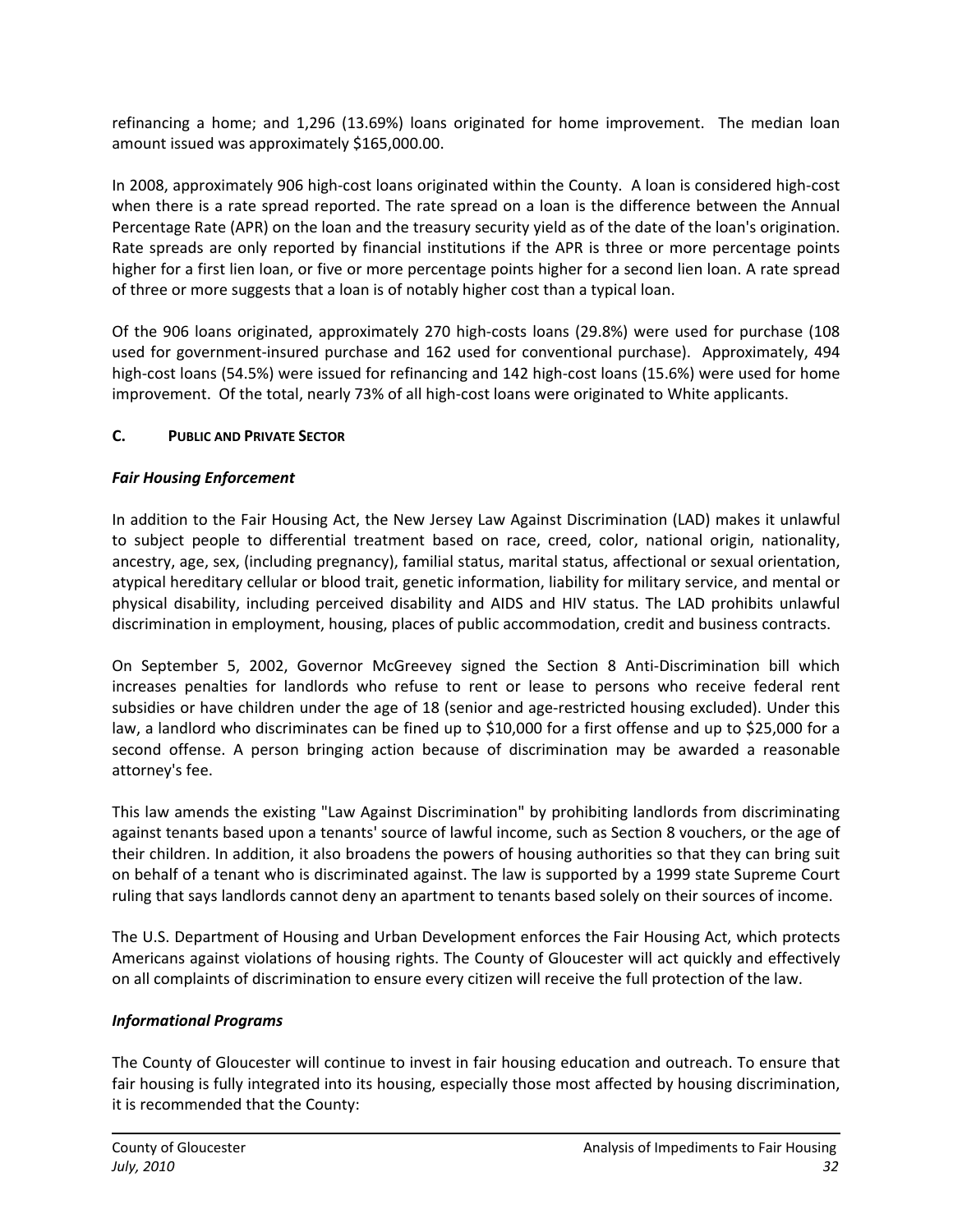- Expand on-going housing education programs for housing providers, consumers, and local government officials about fair housing laws, right, and responsibilities. These workshops should occur at varying times throughout the year and should specifically relate to persons with disabilities and families with children.
- Integrate fair housing educational programs into CDBG workshops so that housing education information related to protected classes, especially immigrants, families, persons with disabilities and people of color is disseminated.
- Raise awareness/ increase education programs on Federal Fair Housing Act and State Law Against Discrimination
- Ensure fair housing informational resources are made available to community partners to facilitate their ability to affirmatively further fair housing.
- **E** Ensure that translated fair housing materials are available to immigrant groups.
- Increase fair housing information and links to fair housing laws/programs on the County's web site.
- Advocate with newspapers, real estate organizations, and housing providers to increase accessibility to fair housing internet resources on their web sites and to display fair housing information/resources in their offices.
- **Increase educational efforts to homeless and transitional shelters to ensure compliance with fair** housing laws.
- **Place housing brochures and posters to public buildings, service agencies, libraries, and any other** place where the public may find information on services

To address this strategy the County intends to expand its relationships with the Fair Housing Council of Northern New Jersey and the Fair Housing Council of Suburban Philadelphia ([http://www.fhcsp.com](http://www.fhcsp.com/)/).

The Office of Landlord/ Tenant Information, within the New Jersey Department of Community Affairs' Division of Codes and Standards and Legal [Services](http://www.lsnj.org/) of New Jersey**,** will provide legal guidance and counseling in matters of Landlord/Tenant law to County residents. They will also serve as a resource for public officials and other social service providers in need of their expertise as well as conducting appropriate community outreach activities.

#### <span id="page-33-0"></span>*Visibility in Housing*

The County's website will provide information about the County's Consolidated Plan, One‐Year Action Plan and Fair Housing Analysis and Officer Appointment. This is just one tool in improving the County's ability to communicate key housing, community development and fair housing information. It is helpful that the County will establish a point person to take fair housing inquiries.

The County must also raise its fair housing visibility through public outreach. The County and its local fair housing agency partners can conduct presentations and distribute information about fair housing, through elementary schools, public libraries, affordable housing providers and community/recreation centers. One suggestion is to develop a small brochure to be placed near public use computers in libraries, computer rooms in housing developments, and in churches, containing links to the County, and local fair housing agency websites. Another idea is to place advertisements/public service announcements in the real estate section of the newspaper, asking "Have you faced discrimination in trying to find housing to rent or buy?" along with the number to call to report potential discrimination.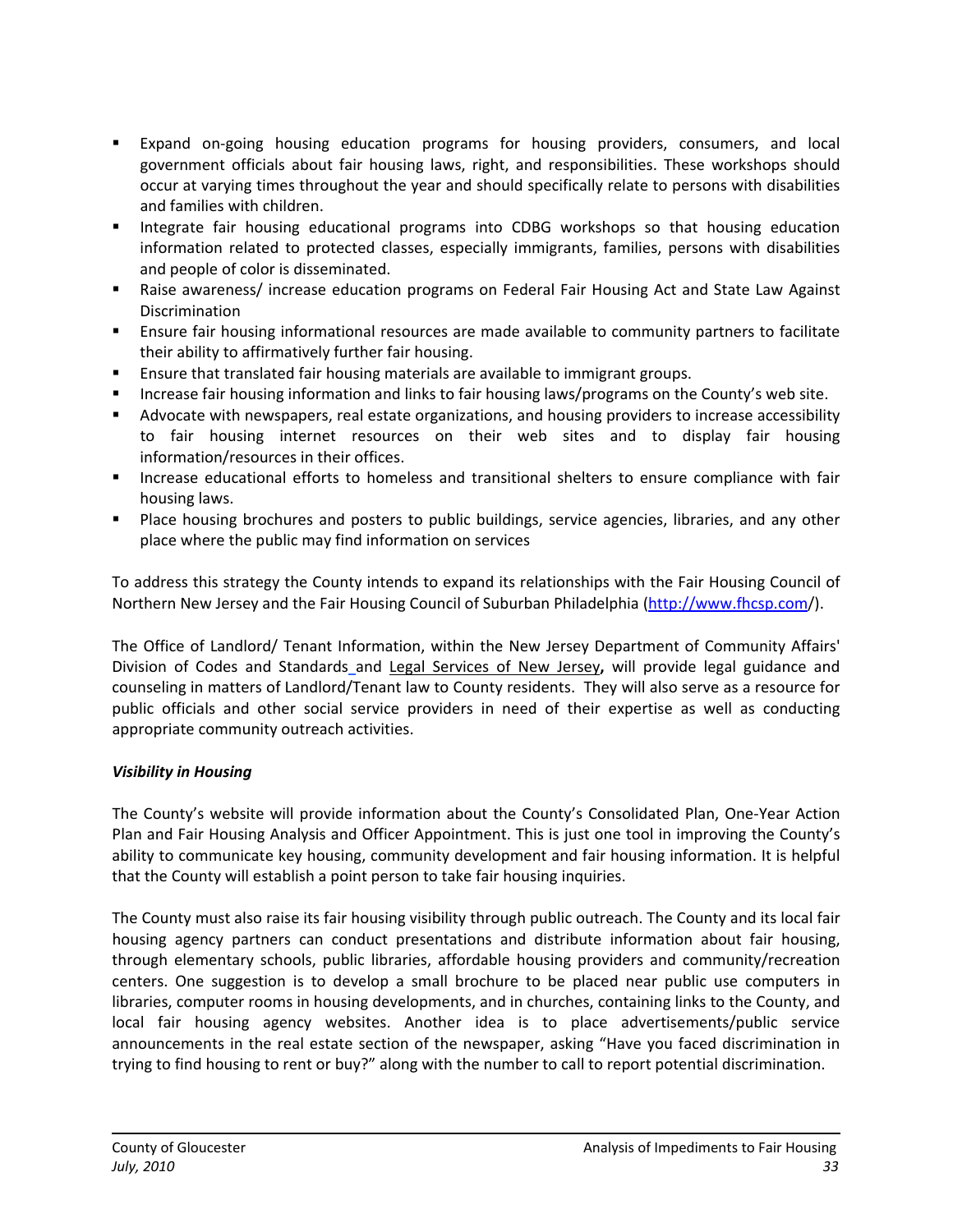#### <span id="page-34-0"></span>**D. DETERMINATION OF UNLAWFUL SEGREGATION**

There has been no determination of unlawful segregation or other housing discrimination by a court or a finding of noncompliance by HUD under Title VI of the Civil Rights Act of 1964 or Section 504 of the Rehabilitation Act of 1973 in Gloucester County. Additionally, the Secretary has not issued a charge under the Fair Housing Act regarding assisted housing in the County of Gloucester.

#### <span id="page-34-1"></span>**V. Signature Page**

\_\_\_\_\_\_\_\_\_\_\_\_\_\_\_\_\_\_\_\_\_\_\_\_\_\_\_\_\_\_

By my signature I certify that the *Analysis of Impediments to Fair Housing* is in compliance with the intent and directives of the Community Development Block Grant program and HOME program regulations.

The Honorable Stephen M. Sweeney Freeholder Director, Gloucester County Board of Chosen Freeholders Gloucester County, New Jersey

Date

\_\_\_\_\_\_\_\_\_\_\_\_\_\_\_\_